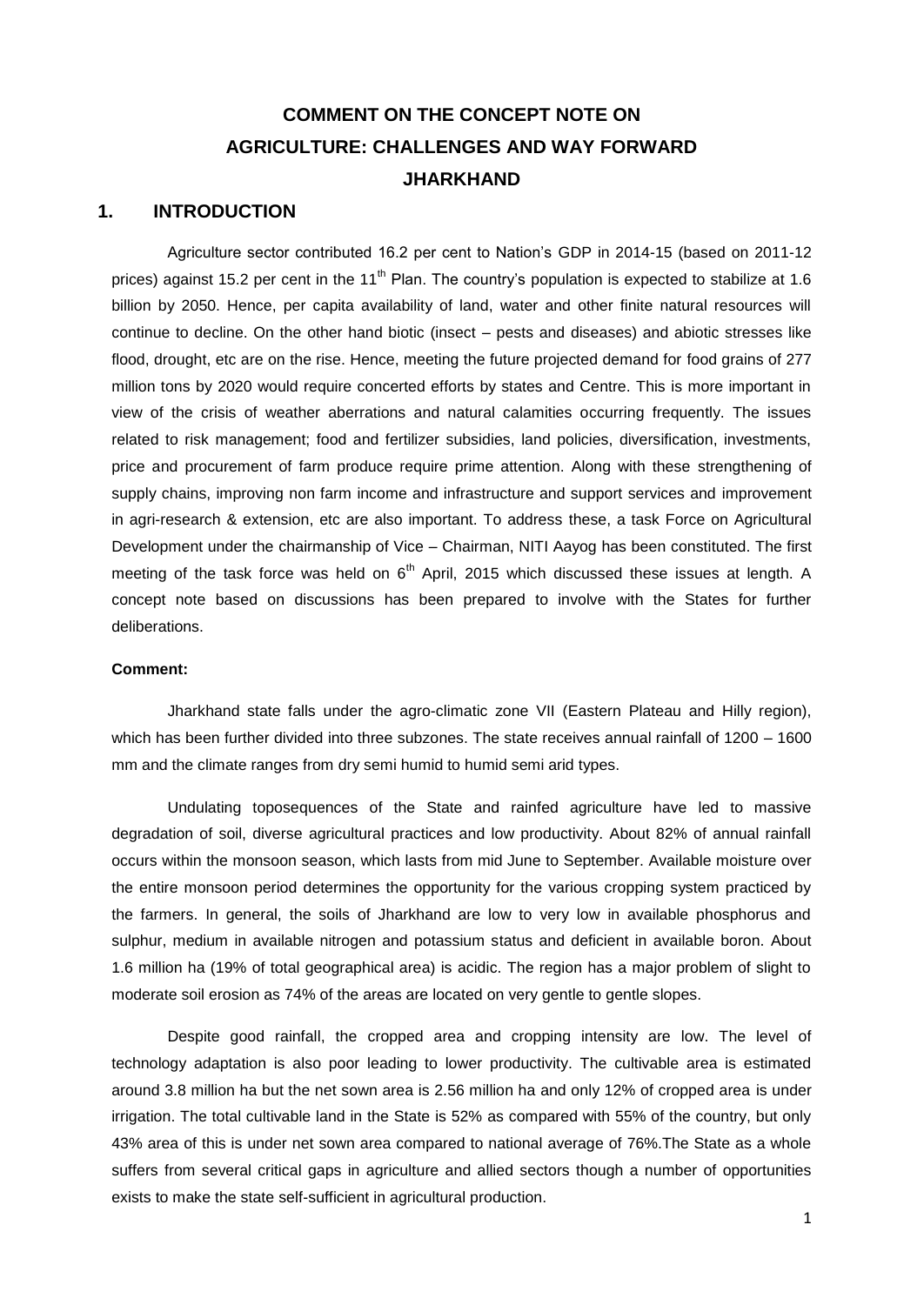## **2. AREAS REQUIRING NEW INITIATIVES:**

During Green Revolution the growth in Agriculture productivity was achieved largely under assured irrigation, improved infrastructure associated with assured and remunerative marketing. Similar situation do not exists in rainfed areas. Therefore, a paradigm shift is required in Agriculture planning if farming has to be made profitable and sustainable. The knowledge driven interventions need to be used in crops and allied. The area-focussed approach incorporating location- specific technological should be adopted rather than commodity based approach. The concerted efforts are required for:

- Integrated approach in resource allocation on crops, horticulture and livestock depending upon the resource endowments and proportionate contribution of these sub sectors in States Agri – GSDP;
- Promotion of knowledge based Agriculture to find technological solutions with active involvement in the process of technological innovations and adoption;
- Development of an appropriate, farmer- centric institutional framework such as farmer producer Organizations (EPOs) to support production systems and forward linkages;
- and Promotion of Agriculture- industry linkages.

## **Comment:**

## **The concerted efforts are required for**

## **1. Rain water harvesting, Conservation and Enhancing water use efficiency:**

The State receives average annual rainfall of 1300 mm which gives opportunity for efficient water use through water conservation and water use efficiency technologies like

(a ) construction of small to medium check dams, tanks, ponds and small ditches with farmers

participation to develop additional irrigation facilities in 50000 ha annually

(b ) Soil conditioning to increase soil water holding capacity

( c ) Adopting water conserving irrigation methods i.e. Drip , sprinkler etc.

## **2. Bringing 1.0 million ha of additional land under net sown area**

There is scope to increase net sown area from current 2.56 million ha to 3.56 million ha by adopting soil conservation and land scaping measures in current Fallow and other Fallow areas in the next 3 years.

### **3. Amelioration of acidic soils**

About 1.6 million ha ( 19% of total geographical area) are acidic. Acidic soil needs amelioration with adoption of proven technologies developed by the soil scientists i.e. Furrow application of lime annually, application of dolomite ,basic/LD slag after separation of iron and heavy metals. Annual target of acid soil amelioration should be fixed in such a manner to cover entire acid soil area in three years to accelerate agricultural production and productivity in the State.

## **4. Screening, Selection and Development of Acidic soil tolerant varieties**

There is a need for concerted efforts by the National Agricultural Research System ( NARS) to come up with technologies including suitable varieties of crops of upland area having acidity problem with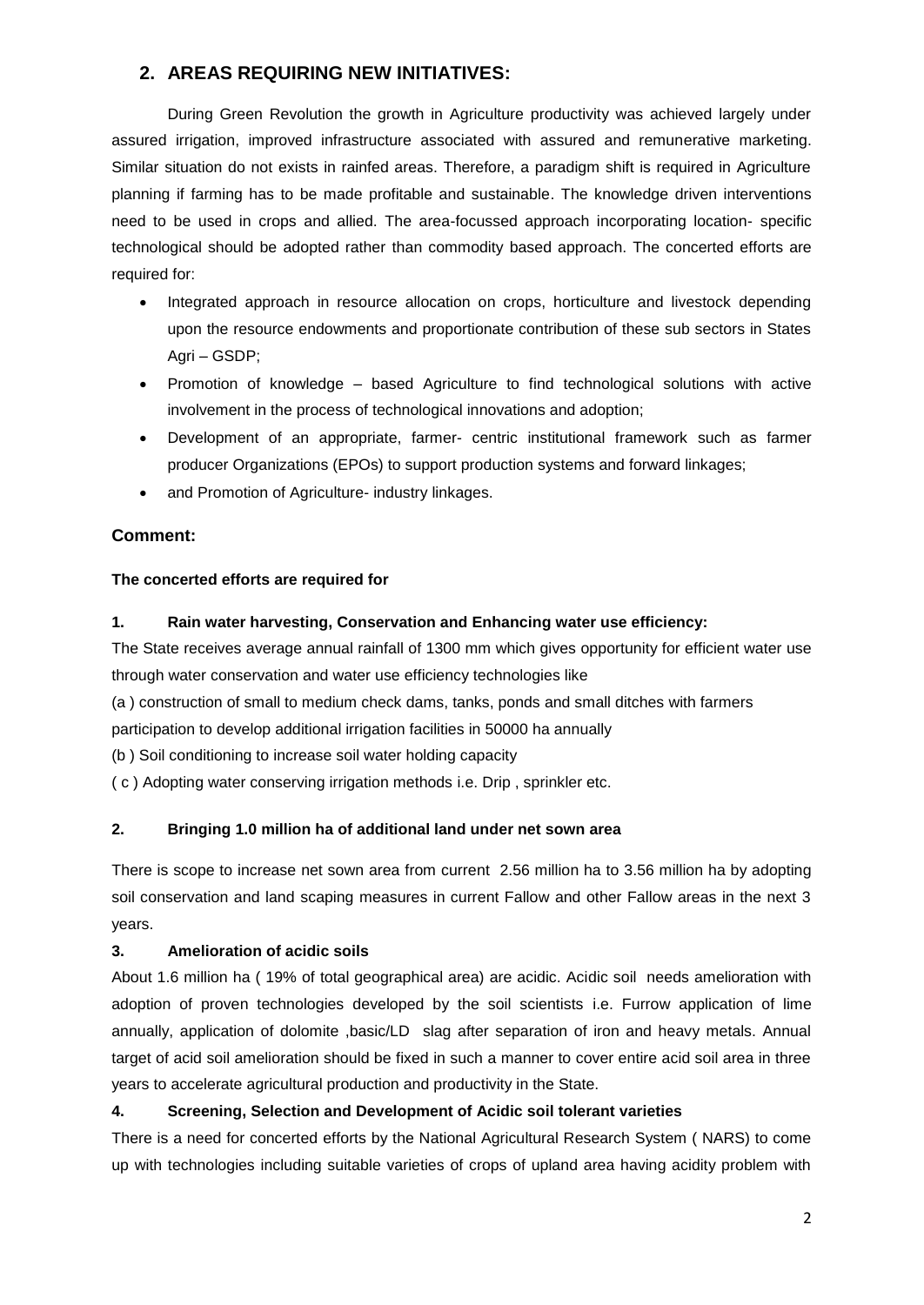the support of the state government to create State of Art research facilities in the State Agricultural University.

#### **5. Crop Diversification in upland**

( a ) Unbunded uplands constitute about 0.2 million ha in the State where rice was being grown. With better productivity of rice in the medium and low land with availability of comparatively more water there paving way for diversification of upland rice system . Intensification of high yielding varieties of millet, pigeonpea, blackgram, cowpea, bajra, sorghum, groundnut and maize as sole crops or intercrops and diversification to vegetables or other horticultural crops would be the best alternative replacing upland rice system.

( b ) Popularization of intercropping of rice with pulses and other crops to maintain soil health would improve overall productivity of this subsystem.

( c ) The upland soils are highly depleted of organic matter and nutrient , hence recycling of crop residues application of bio-fertilizer and micro-nutrients on the basis of soil test need to be popularized.

#### **6. Rice Fallow Management**

( a ) Approximately 70% of the area during kharif is covered by rice in the State. Most of this area remains fallow during the rabi season , leading to cropping intensity level to 116% only as the irrigation potentials created so far is only 12% of the cropped area.

( b ) The utilization of vast area under rice fallow is possible to a great extent by a shift to DSR ( Direct Seeded Rice ) with shorter duration varieties in drought prone shallow lowland and replacement of long duration high yielding/ hybrids with shorter duration in medium lands will open opportunities to grow other crops like short duration oilseeds ( Toria, Mustard, linseed ) , pulses ( gram, lentil, pea) and vegetables with residual moistures or with minimal supplemental irrigation with in-situ or ex-situ conserved rain water by bunding of plots and by constructing runoff management structures, minor irrigation tanks, ditches , which can be used to provide life saving irrigation.

( c ) There are about 1.0 million ha of rice fallow area, which needs diversification particularly through pulse production.

( d ) At least 0.1 million ha additional area of rice fallow should be brought under pulse production every year .

( e ) Similarly 0.1 million ha additional area of rice fallow should be brought under oilseeds production every year to increase the cropping intensity to 150% in rainfed area and 175-200% in irrigated area in next three years.

#### **7. Horticulture**

The state has unique advantage for cultivation of a wide range of horticultural crops. Nearly 29% increase in total area under horticultural crops in the state during last five years as compared to 15% at national level reveals the importance and potential of horticultural crops in Jharkhand. To promote horticulture in the state, the following areas need to be focused:

( a ) High density orcharding and fruit based multitier cropping system

( b ) Scaling up of technologies for rejuvenation of old and senile orchards

( c ) To bring 0.02 million ha additional land under fruit crops in the next three years to double the production by adopting improved practices.

( d ) Improved packaging and quick transport system with cold chain should be developed for postharvest handling of vegetables and value addition of produce.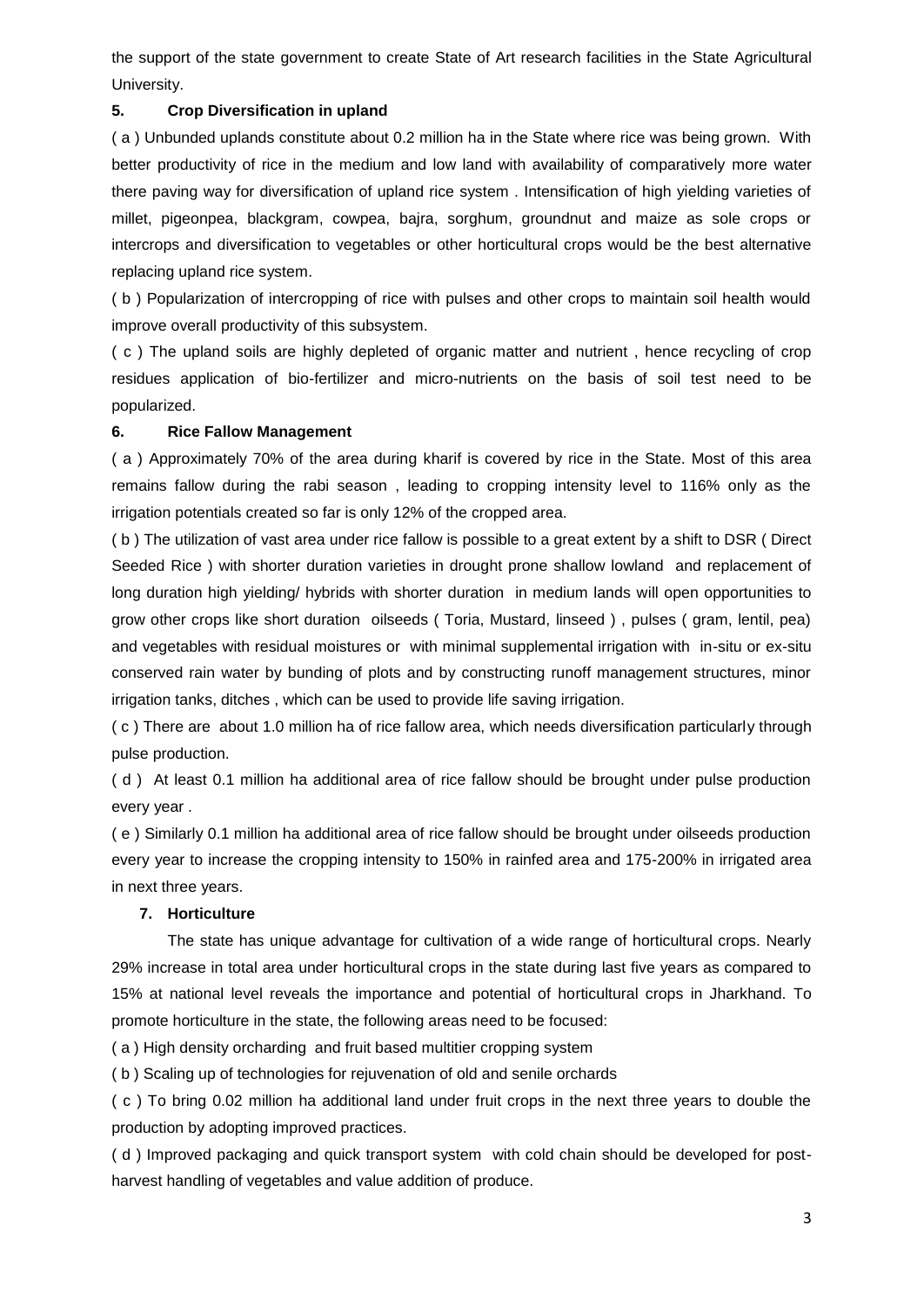### **Secondary Agriculture, Post-harvest and Value addition**

At present the secondary agriculture is virtually unexplored. Solar energy is a viable option to support secondary agriculture in rural areas in place of electricity. Solar driers can be popularized to prepare dried products of vegetables. Grading and packaging of fruits and vegetables at farmers" fields. Extraction of lycopene from tomato is one example where high value products can be derived from agricultural produce. Value addition of horticultural crops and targeting export markets offer immense opportunities for Jharkhand.

## 3. **Water development**:

The need for enhancing water use efficiency and productivity has been increasingly emphasized. This can be achieved by efficient use of available water, rain water harvesting, microirrigation and integrated watershed systems management. The water positive investments have to be complemented with farming systems investments should be scaled up in rainfed areas on support system. The subsidies on irrigation should be linked with sustainability and social equity concern. This will help to avoid further depletion of groundwater resources. The rainwater use efficiency needs to be increased to harness most of the potential. The States should work out a comprehensive programme on participatory groundwater management and drought- proofing. Such investments need to be made in a framework of extensive supportive irrigation with conjunctive use of groundwater and surface water bodies.

Estimates indicate average investment rate of Rs. 2 lakh/ha ( of which Rs. 1.5 lakh was by the Centre and Rs. 0.5 lakh by the States) in the irrigated command development by the Z in rainfed areas was only Rs. 12,000 per hectare in plains to Rs. 15,000 per hectare in the hilly areas through Integrated water Management programme (IWMP). Estimates suggest that the total investment requirement for unlocking the Potential of rainfed Agriculture could be Rs. 50.000/Ha or more. This underlines that the investment rate in the rainfed areas needs to be enhanced substantially both by Centre and the States to harness the vast potential of these areas.

## **Comment:**

Enhancement of Water use efficiency regarding water development

The lands of Jharkhand state is undulating and in irregular slope in nature. Rainfall precipitation is approximately 1400mm inside the state, out of which 70 percent rainfall of total rainfall flowing intensively through stippy slopes useless with arresting valuable and fertile soil (Silt) particles and finally accumulates in Broad Rivers.

The above percentage of Rain water may be efficiently used by some technical management with soil & water treatment programmes, which ensure water use efficiency and cause achievements of satisfactorily & sustainable result in Agriculture production and productivity in future.

The Rain water use efficiency may be enhanced through some management Parameters and certain programmes as follows:-

 Construction of Small Pucca Check Dam upon perennial drainage basis to arrest surface flowing rain water which would be used as extra irrigation facility and enhance the underground water through leaching down.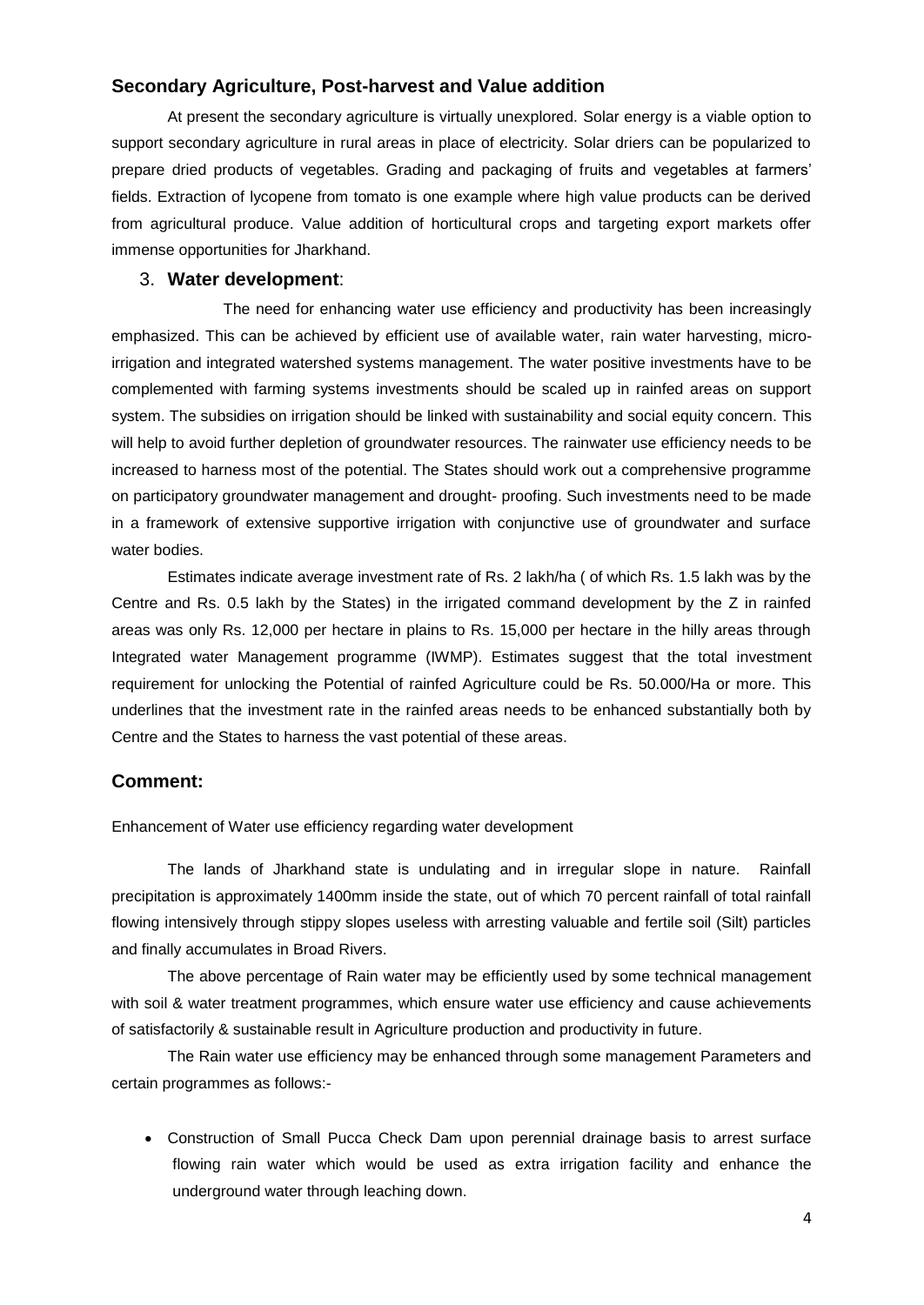- Construction of Small Dova, Pond and Silt Detention Dam in between middle to low reaches land which will arrest the soil particles (Silt) flowing though rain water and leached down to underground. In time of above phenomena excess accumulated rain water in structure would be used as extra irrigation facility.
- Renovation of Big Tank enhance the rain water reservoir. The accumulated water may be used in irrigation and maintain the underground water through leaching which caused water development process.
- Implementation of watershed management programme with efficient managerial efforts with work plan in throughout the state by implementing the treatment of Soil and Conservation with eco-system aspects.
- Rain water may be harvested largely in artificial manner which would be used as to generate power and to promote the irrigation potential regarding sustainable Agriculture production & productivity.
- Water use efficiency may be enhanced through increasingly emphasized. Which would be achieved by efficient use of available water, rain water, harvesting, Micro-irrigation and Integrated watershed management.
- Subsequent & managerial use of rain water would avoid further depletion of groundwater resources.
- The rain water use efficiency needs to be increased to harness most of the potential.
- The concerning department should work out a comprehensive programme on participatory groundwater management and drought proofing. Such efforts would be a framework of extensive supportive irrigation with conjunctive use of groundwater and surface water bodies.

## **3.1 Bringing green revolution to eastern states:**

Even with all public support and R&D investment, the benefits of the Green Revolution has largely confined to a few crops and a few areas, relatively well-endowed in terms of water. The significant rainfed Agriculture and eastern states remained neglected. The rainfed Agriculture account 70-85% of oilseeds, pulses and coarse cereals, 65% of cotton and 45% of rice areas and contribute about 44% total food production. This area also supports 78% of cattle, 64% of sheep and 75% of goats. Even at the best scenario of irrigation development, about 40% of the foodgrain output in 2020 will have to be produced in rainfed areas. Productivity and farm income in the irrigated regions has almost reached a plateau. The factor productivity is declining and cost of cultivation is increasing. The increasing demand for land and water for non-Agriculture purposes is likely limit these and thus enhancing productivity is the only option left. The rainfed areas should be the focus in which productivity of crops has increased from about 500 kg/ha in 1960s to recent level of about 1000 kg/ha. However, compared to irrigated areas this increase is very low which calls for concerted efforts by the National Agriculture Research System (NARS) to come up with innovative technologies and States to invest more in rainfed Agriculture.

## **Comment:**

The Scheme is being implemented in State since 2010-11 and has very good impact in popularising hybrid paddy seed. In BGREI, besides demonstration of paddy in cluster approach, irrigation facilities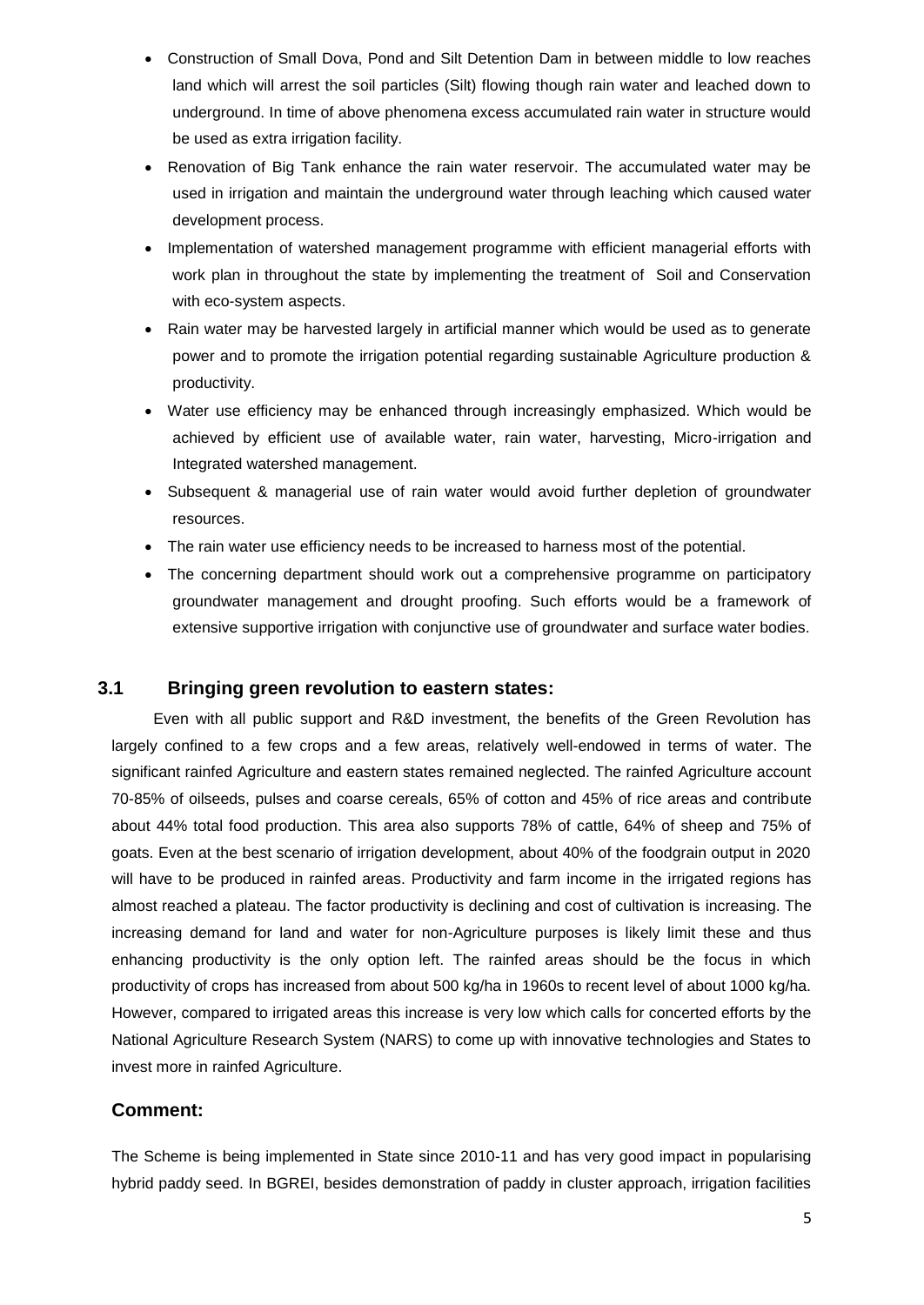like lift irrigation, Dova are promoted. Some assets like seed drills, conoweeders, Drumseeder, Manual sprayers, Threshers are distributed among farmers.

This year, Threshing floors, mini rice mills, weighing machines, moisture meters, and portable bagging machines are also introduction to be given to individual lamps/pacs for facilitating procurement at centres. Demonstrations are focussed on line transplanting, SRI technique, Stress tolerant variety and on cropping system based approach. Wheat has also been introduced in demonstration activity this year.

## **2.3 Sustainable Diversification:**

Overexploitation of groundwater and soil degradation is the major concern for Panjab, Haryana and Western U P and in some localised part of eastern, central and peninsular India. The predominance of rice-wheat and sugarcane cultivation has caused this depletion. An option is to shift part of rice area in these states to eastern part where surface and groundwater availability is adequate. However, judicious use of groundwater is essential even in eastern states due to problem of heavy metals. Higher investment in surface water development in eastern region will be needed to offset any eventuality of failure of rains/prolonged dry spell (more than 70% area of the cultivated areas in these in these states except Bihar is rainfed). The marketing infrastructure and price support for alternate crops is also essential. Apart from this, the more remunerative alternate farming systems, adequate to a scale, should be evolved by the NARS. Diversified cropping pattern and its help to cope with risk and uncertainty of crop failure. Support needs to be extended to input- optimising and costminimising options in rainfed areas. In a high risk situation, low paid out costs in cultivation is a risk minimization strategy.

#### **Comment:**

#### **Sustainable Crop diversification**

 Jharkhand is known for monocropped rice cultivation under rainfed condition. Occurrence of frequent drought at intervals, low rainfall, long dry spell during crop season leads the farmers to shift towards low water requiring crops like Pulses, oilseed and cereals like Ragi and Jowar. With the increase in irrigation potential farmers used to grow 2-3 crop depending upon the situation. If we go through the coverage of different crop for the last three years it shows increase in area of pulses & oil seed and decrease the area of rice.

|         |               | Area - '000 ha |          |          |  |  |
|---------|---------------|----------------|----------|----------|--|--|
| SI. No. | Crop          | 2011-12        | 2013-14  | 2012-13  |  |  |
|         | Rice          | 1693.796       | 1255.873 | 1414.462 |  |  |
| 2       | Total pulses  | 538.784        | 566.841  | 586995   |  |  |
| 3       | Total Oilseed | 263,470        | 275.816  | 250.586  |  |  |

**Source: Directorate of Agriculture, Jharkhand, Ranchi**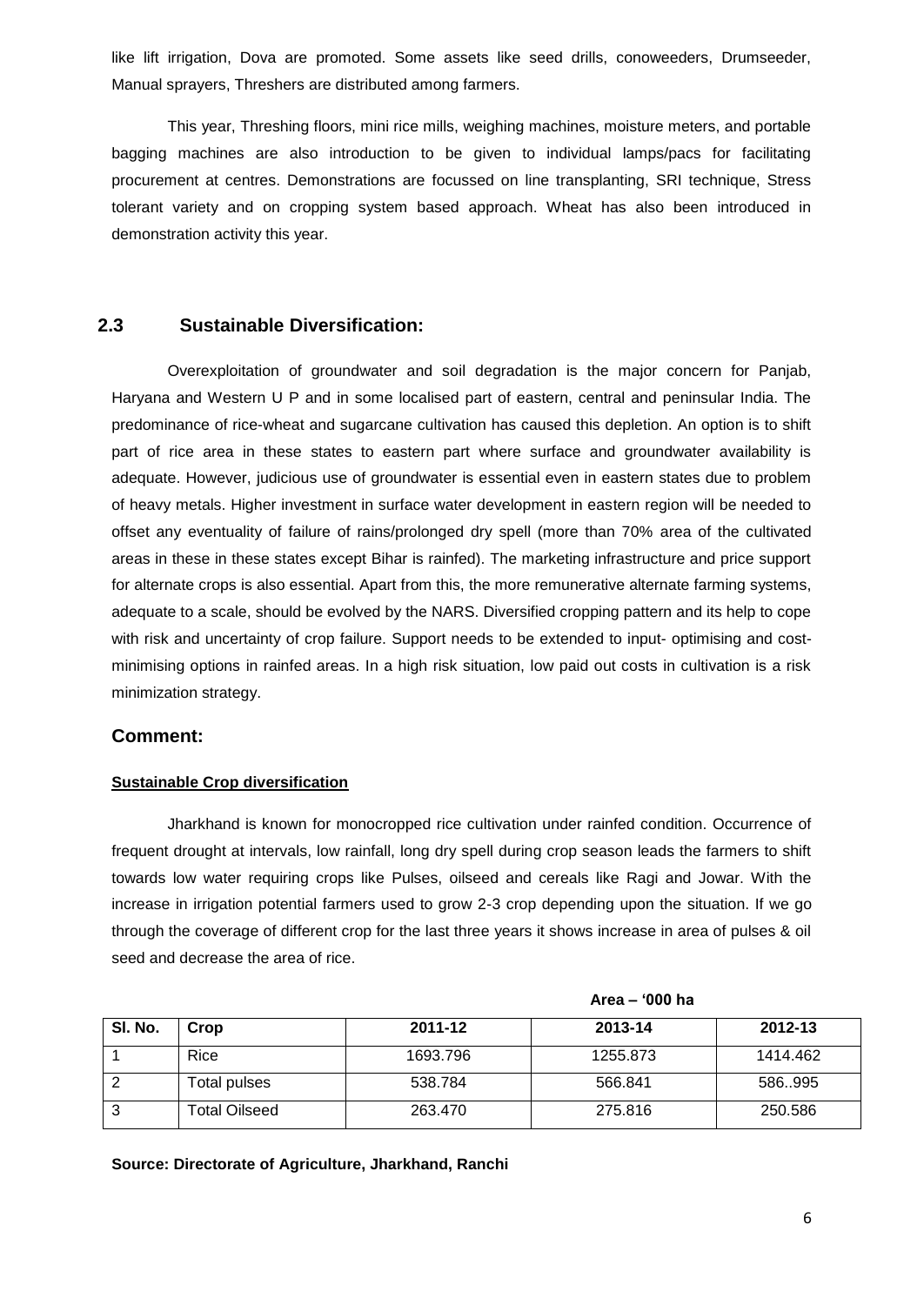The above table indicates that the area under rice is gradually declining and the area of Pulses and oilseed is in increasing order.

 The rice grown on upland and part of medium land is substituted by pulses and oilseed crops. It shows the adjustment of cropping pattern depending upon change in rainfall pattern as well as Benefit: Cost ratio of the crop grown by the farmers. Pulses and oilseeds are low input and low water requiring crops on one hand and it needs less care and management on the other hand in comparison to rice, which leads the farmers to adopt the oilseeds & pulses crop where ever feasible.

 Majority of the pulses and oilseed crops are grown in the agro – climatic condition of the Jharkhand state. With development of high yielding / hybrid crop varieties of pulses & oilseeds crop and adoption of package of practices by most of the growers the cultivation of these diversified crop almost become sustainable due to least risk with minimum investment.

## **2.4 Seed:**

The growth in Agriculture production during XI plan was catalysed due to higher investment in seed. Adequate availability of certified seeds is a major challenge in the eastern and north eastern region due to poor seed infrastructure and institutional presence. Private seed Companies have started making an impact in the seed scenario but their focus remains on hybrid varieties where profit margin is high. Consequently, the price of seeds available to the marginal and poor farmers is very high. The fact that the public sector Seed production is not commensurate with the requirements of the farmers further adds to their misery. Maintaining a strong local-seed system that is well linked to the R&D system is a necessity. Many of the locally adapted seeds do not find a place in the formal seed markets as they are not profitable.

Rainfed areas are vulnerable to high climatic risks and the seed systems have to response towards meeting shortage on account of the risk. The wastage of see due to prolonged dry monsoon spells immediately after sowing is very common. The States have to ensure the availability of a second batch of seeds for repeat sowing, if the first sowing fails. Fodder seeds are always a scarce resource for which the special plan needs to be developed. RKVY funds need to be utilized for creating seed infrastructure like storage, processing, etc. The seed rolling plan need to put in place by the States. The NARS need to evolve good hybrids for high volume crops to regulate the price of hybrid seeds.

#### **Comment:**

Quality seed is most critical for enhancing agriculture production. The State is dependent on outside agencies for seed as there is no strong organized system of seed production. Maintaining a strong local seed system with linkage to R&D system in the university or other institutes is necessary. Drawing up of a well planned strategy would be the key to success.

- 1. Setting up of State Seed Corporation in the Primary need.
- 2. Inviting private and public sectors in seed Production programme.
- 3. To establish seed reserve at State / District level.
- 4. Strong support system in Lifting & Production of breeder and foundation seeds in order to ensure rolling Plan.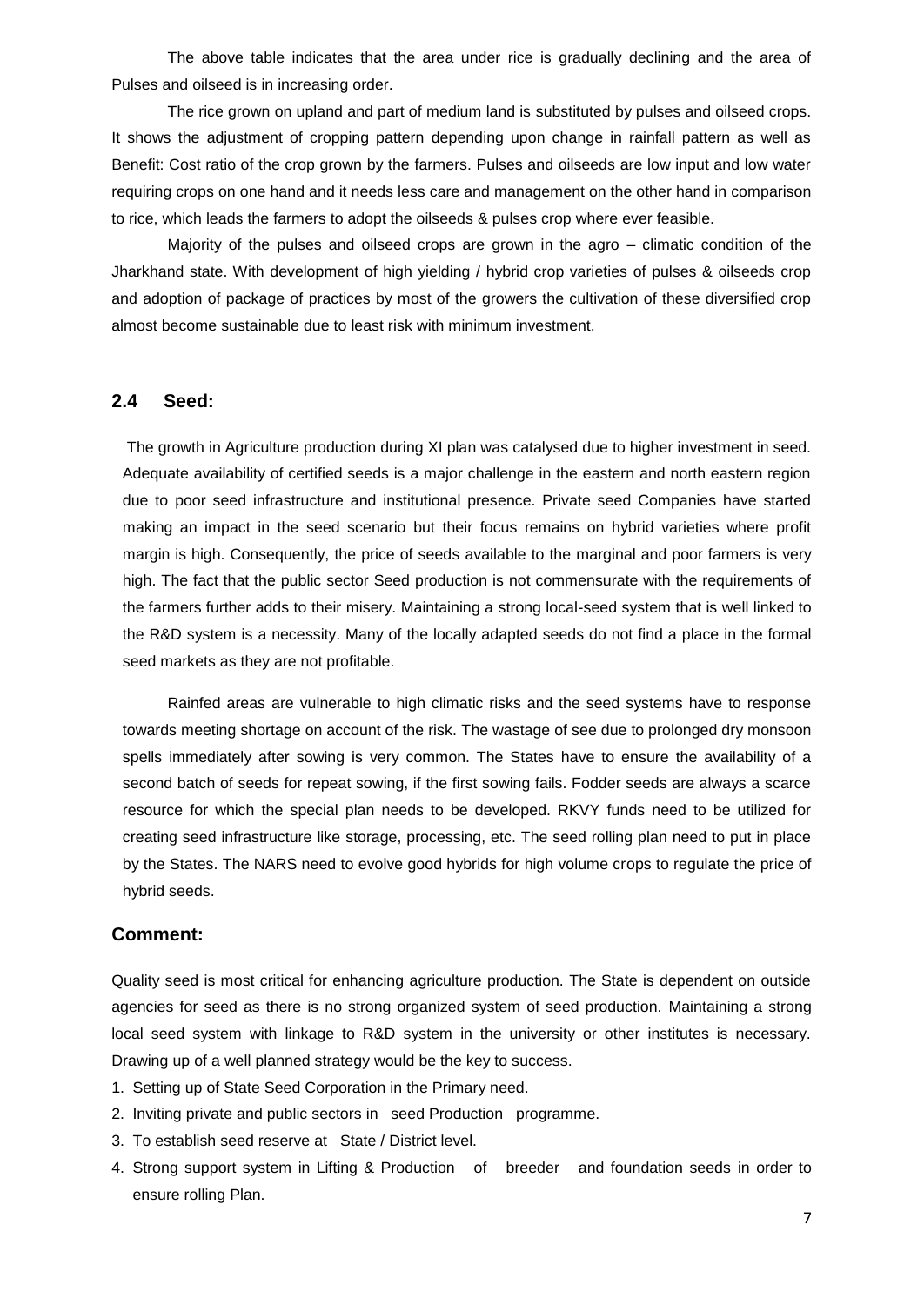- 5. SAU should produce required quantity of Breeder and Foundation Seeds of all promising varieties
- 6. State Government should develop a mechanism for production of certified seed of promising varieties through creation of adequate number of seed villages/ seed producer societies.
- 7. State Government should ensure procurement of entire quantity of Foundation seed produced by the SAU and of certified seed produced by the seed villages/ seed producer societies.
- 8. The strategy should be to double the present seed replacement rate (SRR) estimated as 10% for field crops and 20% of vegetable crops.
- 9. Ensure timely distribution of seed among farmers.

## **2.5 Livestock and Fishery:**

The livestock management has to be reoriented away from the almost exclusive focus on induction of high yielding breeds. Extensive livestock systems, depending wholly or partly on resources of commons and Agriculture residues, needs to be strengthened. This will require improvements in animal healthcare, feed, fodder, drinking water, shelter, institutions etc. The economic value of this sector to disadvantaged area is immense. However, very limited public support is available for these extensive livestock systems. Developing a strong fodder base requires intensive effort and innovations in institutional aspects related to protection, management and sharing of usufructs. The seasonal surpluses of milk production need to be economically utilized by creating enabling infrastructure for product diversification. Inland fisheries hold a large untapped potential in rainfed areas. Small reservoirs, tanks, water harvesting ponds created as a part of watershed development of MGNREGS and wetlands in Bihar, Uttar Pradesh and West Bengal etc. have potential for fisheries development. There is a large gap in the potential and actual yields in these rainfed water bodies. The fish production can be increased by about 3 to 5 times considering the present low productivity levels.

Seasonal scarcity and access to fodder, quality drinking water and animal health care services are the major problems in livestock sector. Mortality of animals and small ruminants is significant in the economy of extensive systems. Higher investment for animal health care and nutrition as well as product diversification is required by the states. Fisheries productivity needs to be improved with quality seed and feed availability along with mobilization of fisheries cooperatives to achieve Blue Revolution.

#### **Comment:**

#### **Under Animal Husbandry**

Jharkhand state has a total livestock and poultry population of 18.10 and 11.23 million, respectively; cattle (8.78 M) and goat (6.59M) contribute maximum to the livestock population. The productivity of existing livestock and poultry in Jharkhand is very poor and there is also a wide gap in production and requirement of livestock products like milk productivity of cow is 1.59 kg per day against the national average of 3.0 kg per day. Annual per capita availability of milk, meat and eggs is 47.45 kg, 1.42 kg and 13 eggs, respectively in Jharkhand against the national average of 96.0 kg, 3.32 kg and 51 eggs, respectively.

Likewise, demand and supply of feeds and fodder in Jharkhand, the availability of dry fodder, green fodder and concentrate are 3.84 MT, 3.70 MT and 0.21 MT respectively whereas, requirement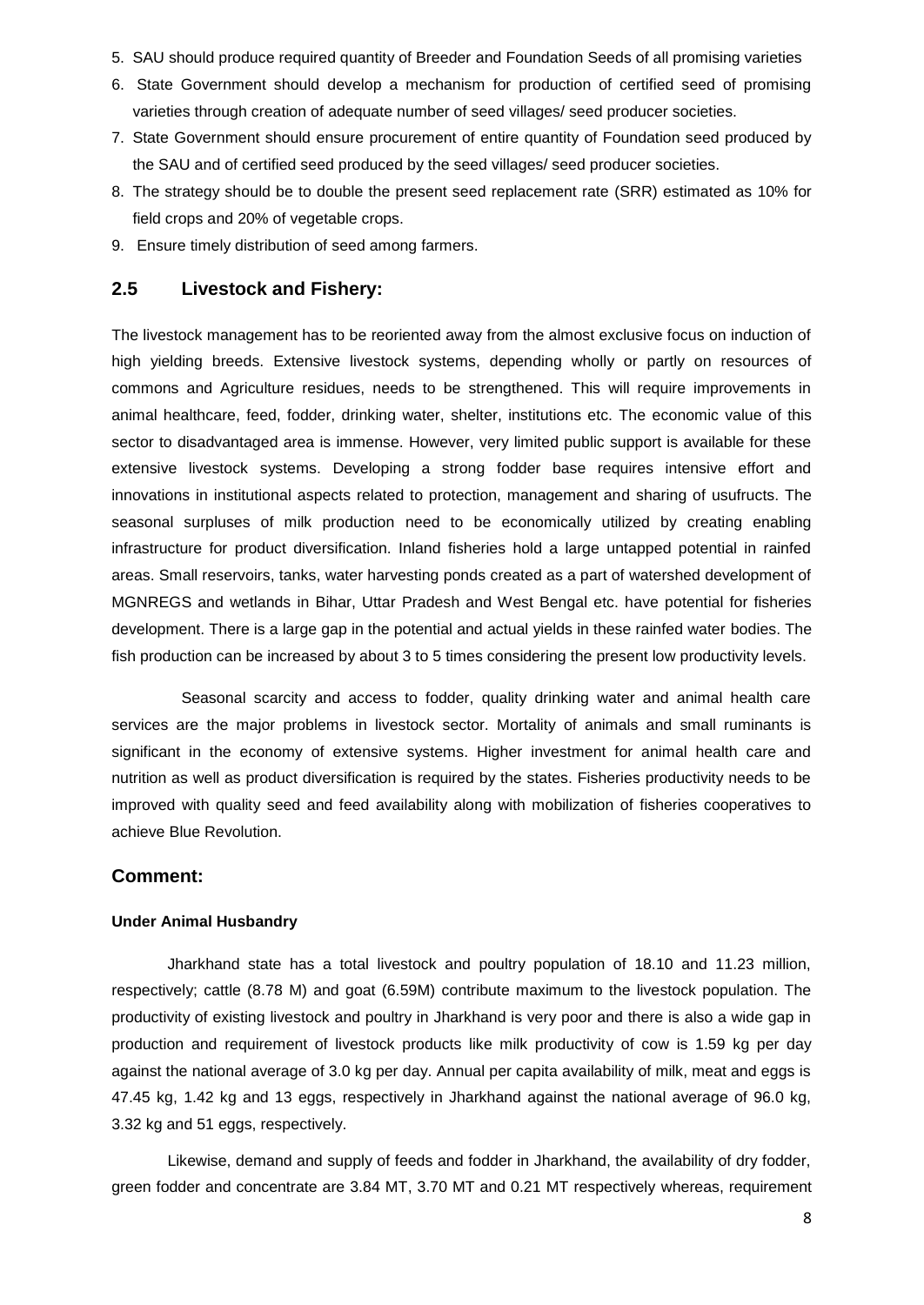of dry fodder, green fodder and concentrate is much more i.e. 14.53 MT, 17.0 MT and 3.83 MT, respectively.

In spite of many reasons in present scenario in this sector like, poor genetic potential, huge shortage of feeds and fodder and lack of institutional support for improvement, health control etc. livestock development will be an integral part of the tribal agriculture in our state esp. during the noncropping seasons. Therefore, suggestions for the livestock development should be incorporated on the main issues of NITI Ayog (Agriculture-challenges and way forward).

Feedback/suggestions on the issues highlighted by the NITI Ayog on above component especially on "Livestock development" are as follows:-

#### **A. Breed improvement:-**

1. Establishment of nucleus herds/flocks of improved breeds to ensure availability of quality germplasm for livestock and poultry improvement.

2. Artificial Insemination center should also be increased from existing 815 to 1500 in the state.

#### **B. Poultry Development:-**

1. Registration of state, district level poultry farms.

2. Strengthening the state departmental poultry farms to encourage "Backyard Poultry Farming" among the unorganized sector of marginal farmers, landless labourers, women and socially backward population of the state by providing inputs to them. In remote areas the poultry farming is still trailing behind in the form of very small scale enterprise.

3. Backyard poultry farming:- Government farm will be provided to the mother unit run by any suitable NGO/SHG who will rear there birds up to 28 days. There 28 day's chicks will handed over to the beneficiary to ensure their involvement in backyard poultry farming. The farmer will rear about 50 birds till their maturity i.e. 72 weeks. Eggs produced or culled poultry in beneficiaries house will be collected by the NGO/SHG, responsible for running the mother unit in that district, thus in this way forward as well as backward linkage will be ensured in this scheme.

4. Establishment of new poultry hatcheries in each division of the state.

### **C. Goat Development:-**

Jharkhand state has 6.5 million of goat population and so intensive goat development as well as Cluster based goat production programme may be launched in the state.

1. Implementation of cross breeding and selective breeding between elite and indigenous breeds of goats.

2. Prevention of goats from different deadly diseases such as PPR. Anthrax, Enterotoxaemia etc.

3. Implementation of artificial insemination programme for goat development.

### **D. Piggery Development:-**

Jharkhand state has very rich potential in piggery development because of the tribal population. Piggery development in the state is good practices for enhancing the socio-economic status of the rural people of the state.

1. Distribution of T&D pig breeds to the farmers because of the suitability in the environment of Jharkhand.

2. Establishment of **"Integrated Livestock Farming"** with pig, poultry, duck and fish farming.

## **E. Animal Health:-**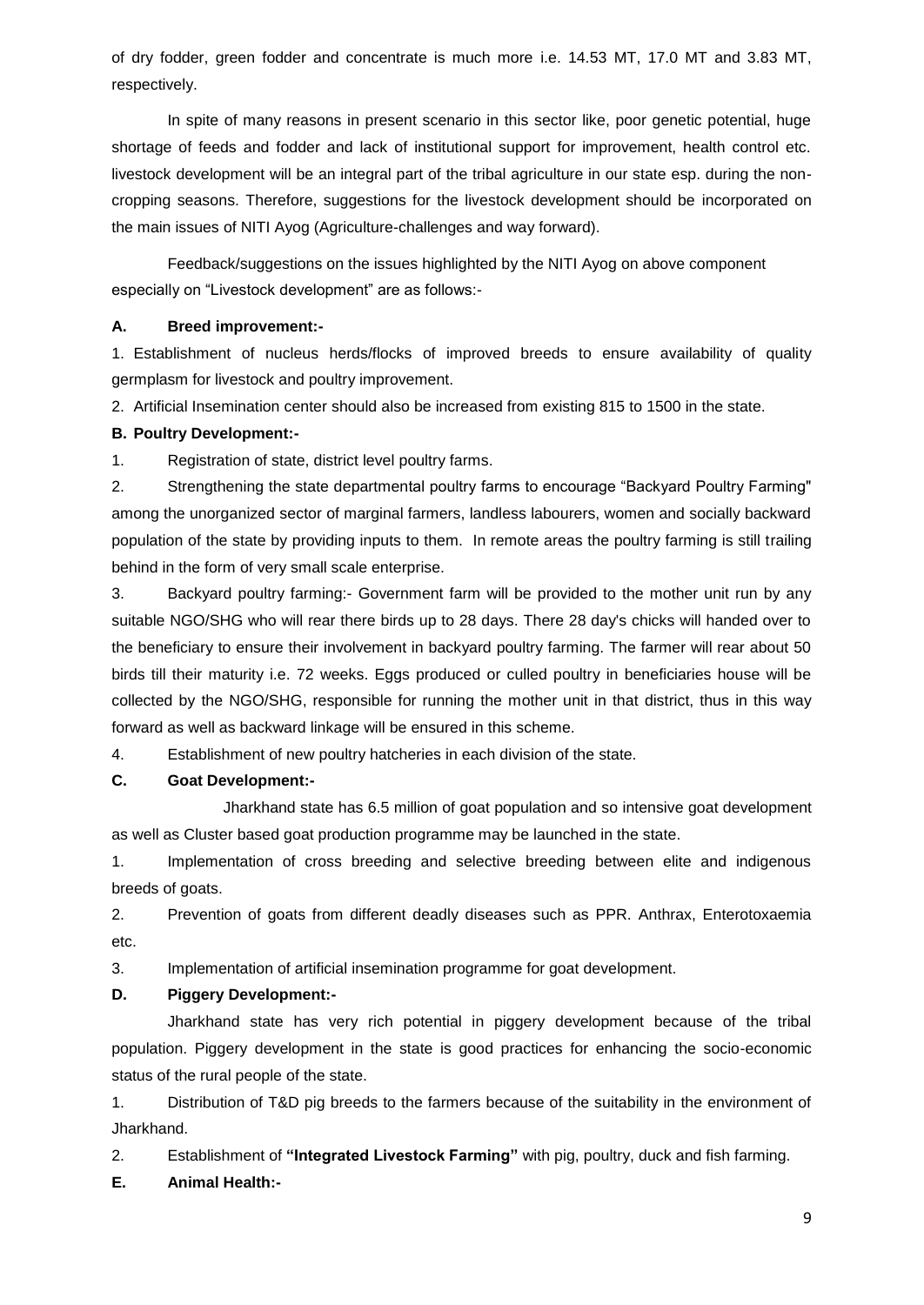- 1. Disease surveillance and monitoring, establishment of advanced Disease diagnostic laboratories in each district.
- 2. To increase State veterinary hospitals numbers from 424 to 700.
- 3. To increase Mobile veterinary hospitals numbers from 4 to 24 (one in each district of Jharkhand).
- 4. Strengthening of Veterinary sciences and Animal husbandry institutes in Jharkhand.

## **F. Feeds and fodder development:**

- 1. Green fodder production with improvement of its nutrient status to boost dairy sector.
- 2. Formulation of low cost concentrate from locally available feed resources.
- 3. Livestock and poultry feed plants should be established in different zones to ensure availability of quality feed for them.
- 4. Establishment/Modernization of feed testing laboratory:

### **G. Farm/livestock organization development:**

5. Strengthening of state livestock and poultry farm to provide cost effective inputs to the beneficiary of the state.

6. Establishment and proper operation of milk and meat processing units in the state.

7. Skill development particularly of youths is must to run Animal Husbandry programmes effectively and make it more remunerative.

**H. Implementation and regulation of Cattle Hatts/Animals Fair:** Usually unregulated Cattle Hatts/Animal fairs play a great role in promoting cattle smuggling. To stop this activity a proper regulation will be framed for regularization of such Hatts and hence preservation of indigenous cattle or cows will be done. Farmer can sale or purchase economic and healthy, high producing milch cows as per his choice through cattle hats and animal fair. Now a new trend is emerging in which even healthy and milking cow is being slaughter as an special delicacy for the meat eaters. Thus cross border smuggling of all the cattle must be addressed from to ensure better communal harmony and deal with threat to national security as such smuggling is being reported to contribute for terror funding and hence rule will be framed to regulate cattle hatts and animal fair.

### **Under Dairy**

In order to increase the economic value of livestock sector and bridge the gap between requirement and availability of milk in the state, the improvement in animal healthcare, feed, fodder, drinking water, shelter, institutions etc can be addressed with the following interventions :-

- Heifer Rearing Centre at district level should be established especially for female calves born under Breed Improvement Programme to develop a productive herd of high yielding milch cattle in order to meet the total requirement of milk in the State.
- Sustainable use of land, water, pastures and rangelands based on agro-climatic conditions, existing infrastructures and opportunities as well as cultural traditions.
- Public/Private sector investments and financing for improvement of livestock value chain productivity and efficiency (production, marketing and processing) with regard to improvement of financial services and incentives favorable for private sector participation in production, processing and marketing of milk.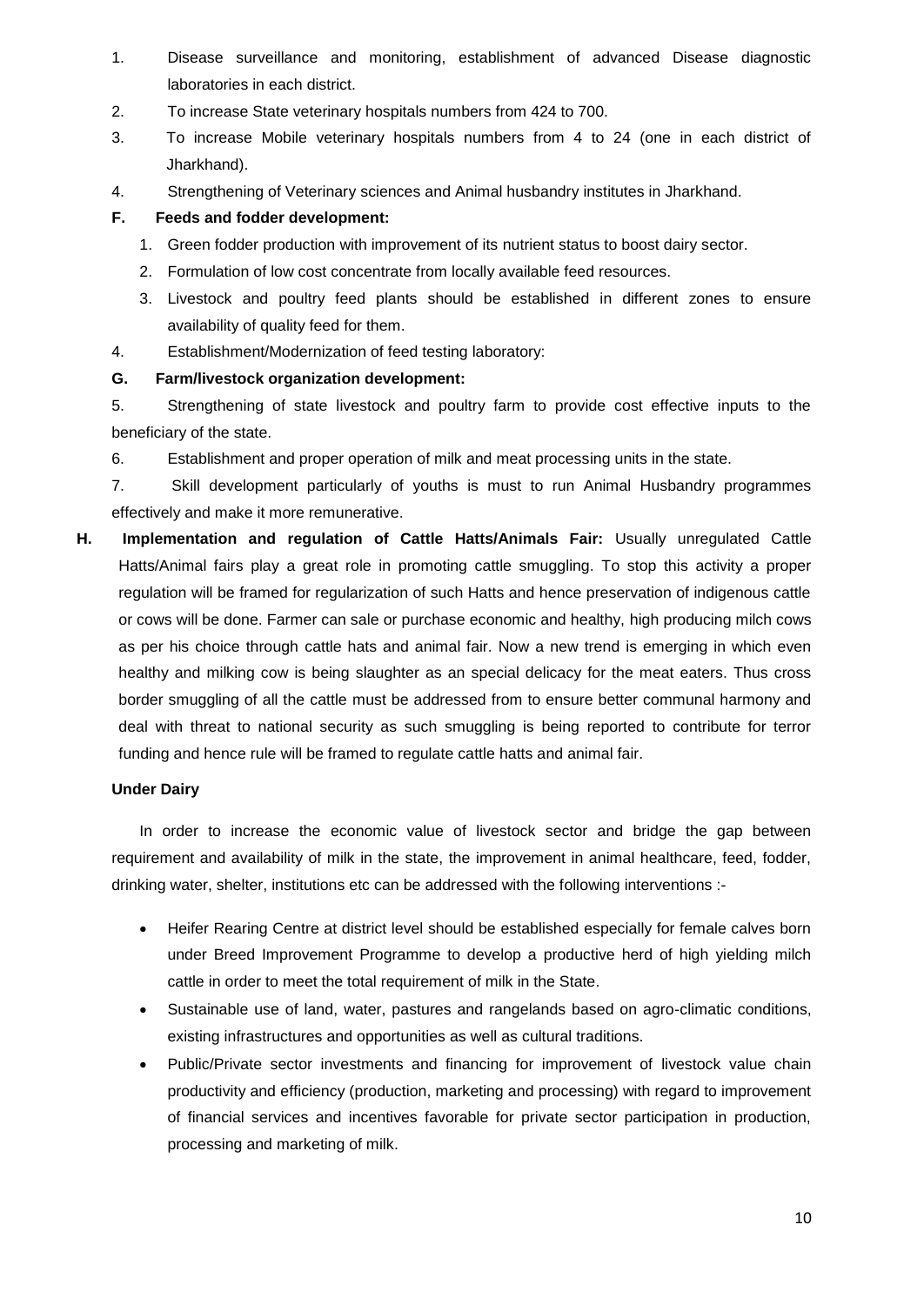- Control of livestock diseases and public health to monitor and conduct surveillance of the health and productivity of the animal populations.
- Adequate extension services, training, research and women empowerment interventions are necessary to bring about the technological innovations that are required to transform the milk production sector to become commercialized and environmentally sustainable.
- Proper milk marketing arrangement for remunerative price to rural milk producers with institutional arrangement of farmers owned Organization.

### **Under Fisheries:**

The state of Jharkhand has already moved in this direction and has made a good beginning in implementation of the proposed strategy. In Jharkhand reservoirs (115000 Ha.) are the major source of aquaculture resources. Tanks are regarded as major focus resources (85% of tanks with 72% share in the TSA in private sector) for development. The Department of Fisheries has also started focusing its attention on the use of abandoned coal pits and stone quarries. But there are certain limitations in this area.

## **(A) Seeds :**

- (I) Fisheries sector growth largely hinges on effective seed supply system in position. The State has realized the importance of private sector participation in fish seed production in order to enhance seed availability within the catchment of fish production sites spread out across the State.
- (II) Fish seed growers get them registered in the training programmes and pay their own to get a tailor made training for fish seed production.
- (III) Training and technical support are also provided in this direction to fish seed growers. In the current financial year 2015-16 the department is going to train and register 4500 fish seed growers from different districts of the State. Till date training has been imparted to 3255 fish seed growers. It has been planned to register and train 5000 seed growers across the state.
- (IV) There are 14 fish seed hatcheries in government sector. The State has achieved almost self sufficiency in fry and fingerlings production but it is trying its level best to be self sufficient in spawn production.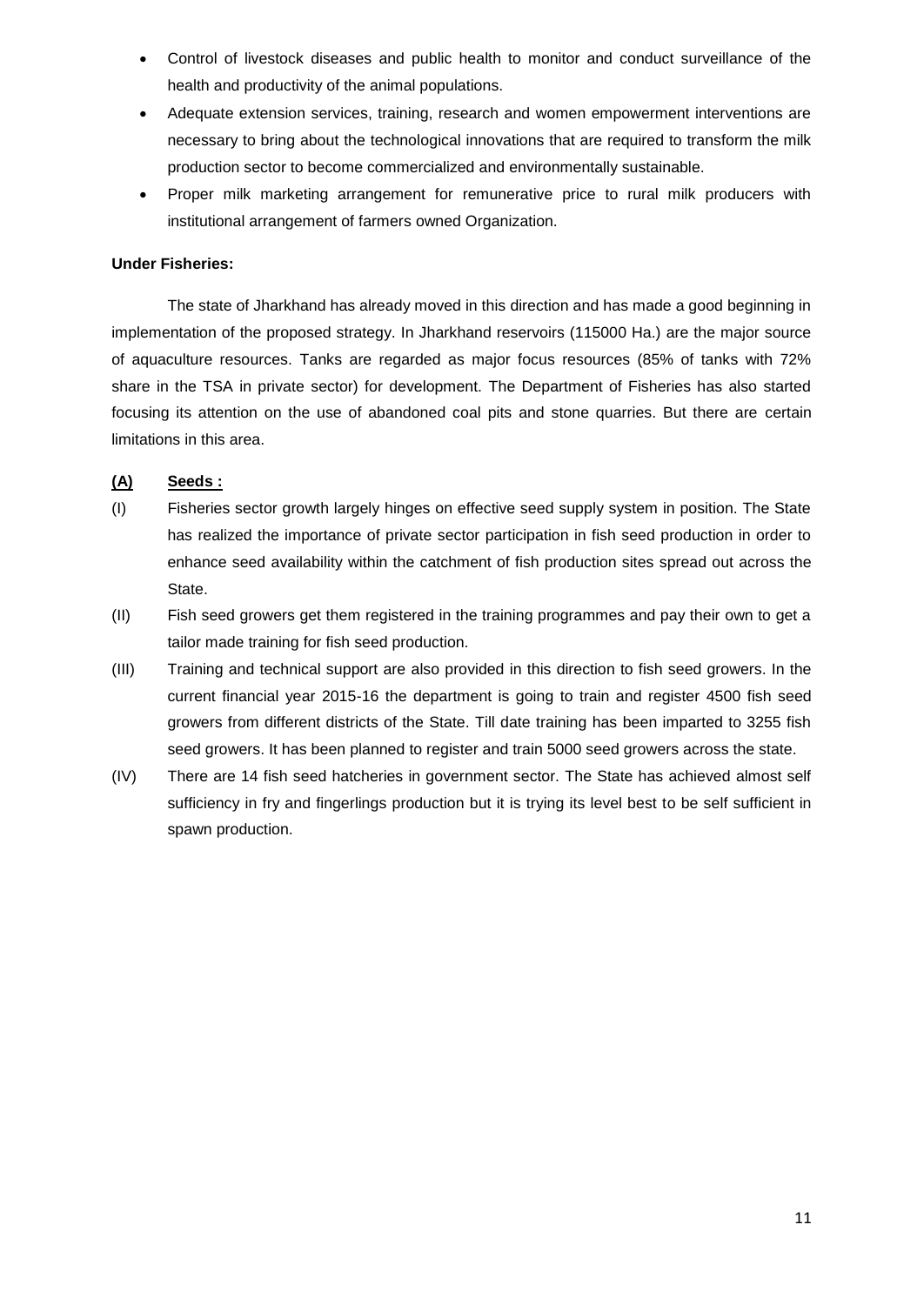

- (V) Presently the seed production has gone up to 172 crore annually. The Department has also drawn a road map for private participation to internalize seed rearing and supply keeping in view demand of seed estimated at 275-300 crores annually by 2020 A.D.
- (VI) Development of fish seed villages or the "Seed Hub" is the future vision of the department by maximum participation of the private sector to ensure round the year availability of quality seeds.
- (VII) These trained fish seed growers are also supported with spawn feed and nets on subsidy.
- (VIII) Fish seed farms in government sector are being supported with tube-wells and adequate manpower.

Since majority of ponds in Jharkhand are seasonal in nature farmers in private sector have taken this opportunity for producing more and more seeds in a

big way. It rewards their income in just 3 months and the residual seeds in their ponds are sold on high price before onset of the next summer. Considering the ongoing growth trends in fish seed production department is ready to hold the hands of fish seed growers by facilitating the sale of 3-4 months old fingerlings to farmers having perennial water bodies or stocking of reservoirs through the Cooperative Societies and purchase of locally available fish seeds.

## **Constraints:**

- Most of the ponds are rainfed.
- Underground water table is very deep.
- Most of the districts have hilly terrain.
- Farmers are economically weak.
- Diesel pump operated hatcheries and farms put extra production cost.
- Adjoining districts of Bengal push their early seeds on credit.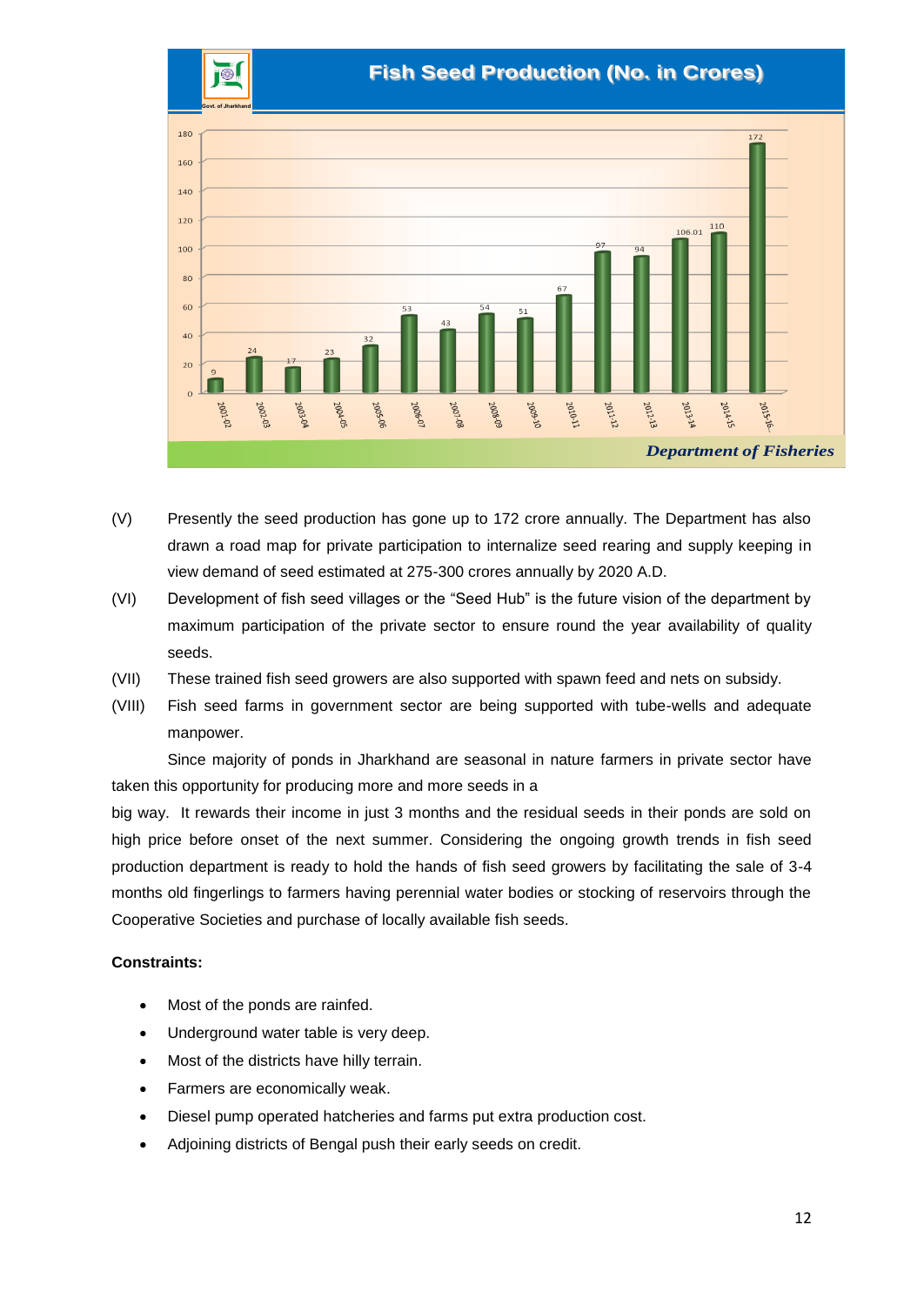Efforts made have been mentioned above and is being reflected as a competitive environment created among fishers in getting access to government ponds and fish farming rights leading to substantial revenue to the state exchequer.

## **(B) Feed :**

The state is experiencing wider variations in species performance along with fish productivity in different areas and ultimately profits of farmers. Aquaculture diversification and cage culture has opened up a new area of feed based farming. Fishes like Pungassius, Monosex Tilapia, Paku are being cultured completely based upon factory formulated feed. Even the seed growers are demanding shops of fish feed at least in district headquarters. Intensive monoculture in cages floated in reservoirs is gaining importance. The state has distinction of large scale promotion of reservoir cage farming on a participatory mode by actively involving members of Fisheries Cooperative Societies. It has shown a production over 3 MT. per cage of 96  $m<sup>3</sup>$ . The state has floated nearly 1500 cages in different reservoirs and another 2000 cages are in progress. This will create a demand of nearly 18000 MT. of factory formulated fish feed per annum. Nearly 8000 MT. factory formulated fish feed is being utilized in the state.

- (I) Technical training to fish seed growers and demonstration of seed production based upon factory formulated fish feed has created a new market in the state for mash feed. Nearly 900 MT. of spawn feed is expected to be used in next 2-3 years.
- (II) Traditional fish farmers are also utilizing factory formulated fish feed as they are getting better results.



#### **Departments Initiatives:**

The department has taken initial steps and has sanctioned establishment of 7 fish feed mills in different districts. Two of them have been established and production has been started. The average production is nearly 2.5-3 tonnes per day. Another five mills will be coming very shortly.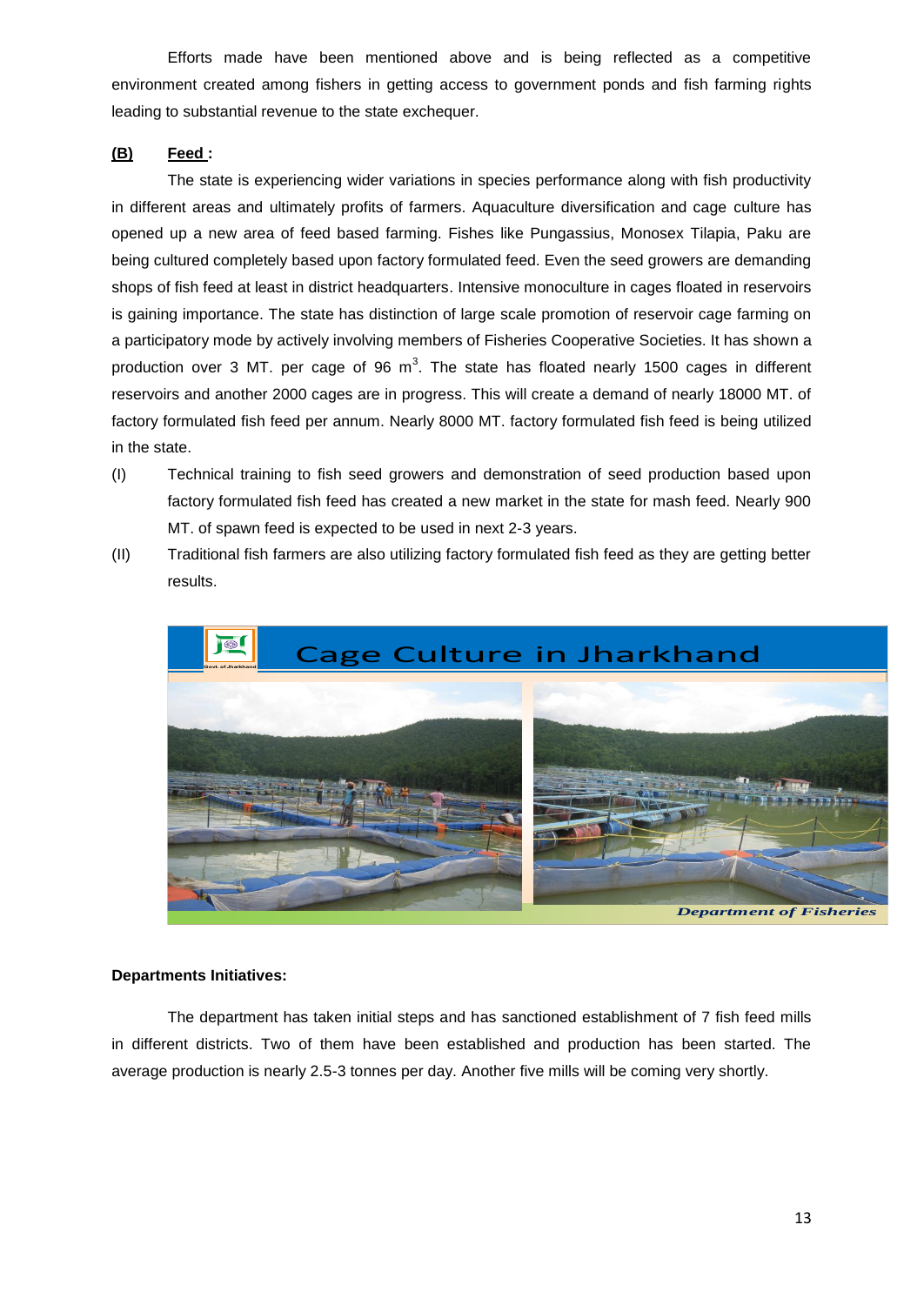# Fish Feed Factory



### **Constraints and Efforts:**

- Most important ingredient in fish feed is *soya beans*. Farmers in Jharkhand are not doing soya bean cultivation.
- Motivation of farmers for use of factory formulated fish feed is an another issue which can be tackled by subsidizing from government support.
- KVKs have been requested to prepare special training programmes for farmers interested in *soya* cultivation.

## **Other Issues:**

• Since Jharkhand is state having majority of area having hilly terrain there should be special subsidy programmes to renovate the old silted tanks in private sector.

## **4. CONTINUING ISSUES REQUIRING GREATER ATTENTION**

## **3.1 Fertilizer subsidy, soil fertility and fertilizer use:**

Low external application of organic matter has caused low fertilizer use efficiency. This was because soil health so far has been interpreted in terms of deficiencies of soil nutrients. The Hydrological and Biological soil properties which are critical to good soil health were ignored. For this reason, soil organic matter has been greatly discounted as the key element for maintaining soil health. Soil Testing and Soil Health Campaigns can reduce use of chemical fertilizer and thus the cost of farm inputs. Soil health cards showing availability of macro and micro nutrients and cropping pattern suitable for individual farm holding need to be provided. This information can be utilized to define the spatial boundary for optimum use of fertilizers and thereby regulating the fertilizer supply under a given cropping pattern and season. Centre and States have to work proactively for this.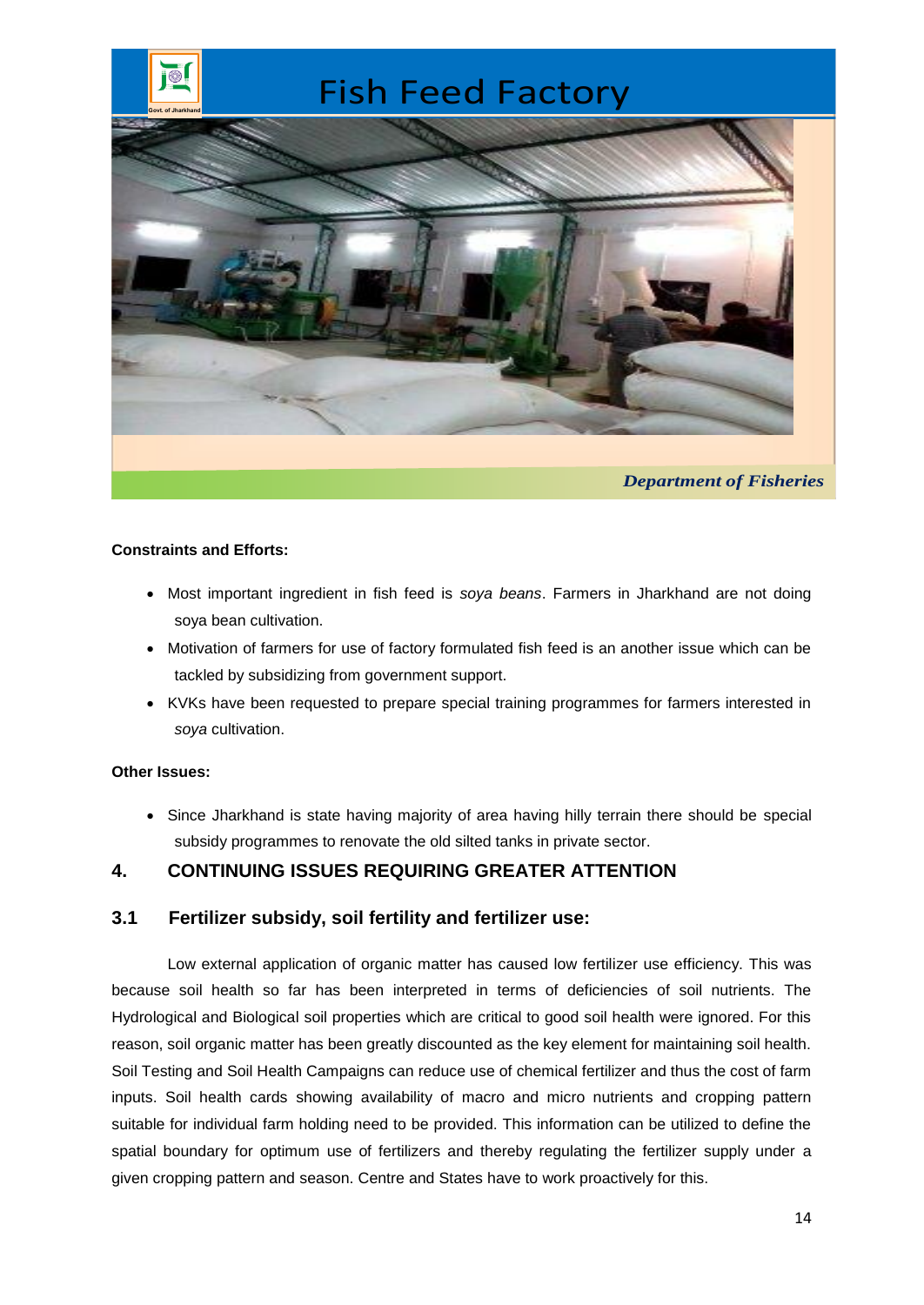Mobile testing labs and soil certification centres need to be set up both in the Private and Public Sectors. The highly distorted use of fertilizers in the States like Punjab and Haryana (ranging from 61:19:1 NPK as against recommended of 4:2:1) is heavy drain of the resources as only 25-30% of applied nitrogen is utilized by the crops Contrary to this, several states have very low use of fertilizer which should be enhanced to increase the productivity. Urea is out of NBS regime and heavily subsidized hence its usage is much higher. Awareness campaign should be carried out by the States amongst farmers about ill effect of indiscriminate us of urea. Details deliberations are required with the States to implement the direct transfer of fertilizer subsidy to the farmers and bringing urea under NBS to rationalise the fertilizer subsidy.

## **Comment:**

- 1. By default, State in low in fertilizer use. Hence organic fertilizer use can be promoted through different programmes.
- 2. Organic & bio fertilizer production can be promoted.
- 3. Seeing the use of chemical fertilizer, can be promoted in a balanced way and for traditional crops where the use in very less.
- 4. Soil Health status in major challenge for the State. It can be improved with the use of Soil amendments & micronutrients.
- 5. Imbalance in fertilizer use can be minimized with soil testing and issuing soil health card and awareness programme among the farmers.
- 6. Losses in urea application can be minimized with neem coated urea pellated urea application.
- 7. DBT in fertilizer subsidy can be analysed with the effectiveness of m-fms output.

## **3.2 Investment in Electricity:**

Use of power inputs to Agriculture are now at a low level of 1.3 kw per hectare. This needs to be raised to at least 3.9 kw per hectare by 2025. Huge investments are required to ensure availability, efficiency and reach of electric power to the farmers. Non-conventional energy sources like solar power is an important option in areas where conventional electrification has not taken place or its implementation is very expensive. At same time, the strong policy decisions need to be taken to increase power use efficiency and avoid exploitation of scarce ground water. The rural electrification would be an effective instrument in the Eastern states, for agricultural growth and poverty reduction. Studies have shown that the agriculture here has suffered an "energy squeeze", which could be over come through increasing availability of electricity in rural areas.

The investment by States on non-conventional energy sources especially photovoltaic, solar power need to be stepped up as an alternative to conventional electrification. Highly subsidised or fixed tariffs or free electricity supply lead to inefficient use of power and caused indiscriminate exploitation of scarce groundwater (as in the case of Punjab and some other States). This has serious implication on its availability and sustainability of agricultural operations. The States need to adopt appropriate management mechanism for efficient use of power and to conserve groundwater resources. In the relatively water-surplus Eastern States, rural electrification/solar energy can be an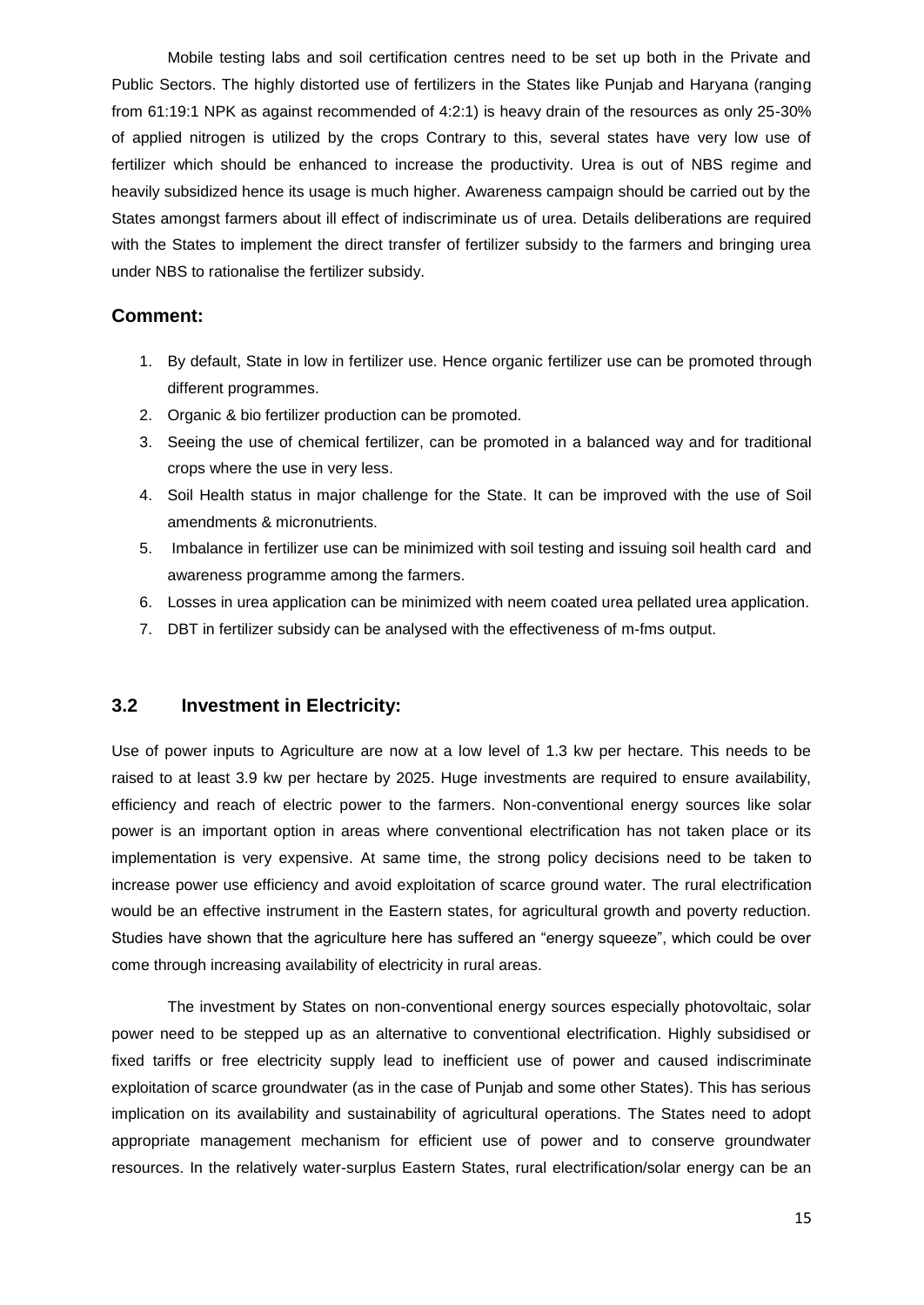important instrument for rapid agricultural growth. However, even here, the farmers have to be sensitised and made aware of conserving scarce resources like energy and water.

## **Comment:**

- Solar powered Irrigation pumpsets offer a good solution to meet energy needs in the field of Agriculture.
- The State govt. is promoting the use of solar powered irrigation pumps in the State so as to meet the energy needs in the field of Agriculture.
- Ministry of new and Renewable Energy (MNRE), Govt. of India has sanctioned 1400 nos. of SPV power pumps under the Solar Pumping Programme for irrigation vide its letter dated 09.12.2014. A total of 3485 H.P. of 1 H.P., 2 H.P. and 5 H.P. capacities of solar pump sets are to be installed in the State under this scheme by March 2016.
- The State has made budget provision of Rs. 450.00 lakhs and Rs. 600.00 lakhs during financial year 2014-15 and financial year 2015-16 respectively for providing the State share of 30% towards the cost of these solar pumps.
- Based on the success of this scheme during financial year 2015-16, bigger targets shall be set for the State for financial year 2015-16.

## **3.3 Research & Extension:**

The technological fatigue is being experienced in agriculture. More and updated information and knowledge about technologies, practices, markets and institutions are required nowadays in agriculture as compared to past. The weakest link at present is the field extension staffs. They are neither in adequate numbers nor endowed with competency for transfer of technologies. Therefore, innovative methods of knowledge management and dissemination have to be put in place. SAUs and Krishi Vigyan Kendras (KVK) could play a crucial role in knowledge development, management and transmission. The SAUs are region specific and have made significant contribution in the past. However, inadequacy of sufficient funds and infrastructure has rendered them almost in survival mode. The ICAR institute have been able to fill the gaps but now ICAR is also witnessing heavy downsizing of public investment. The functions and mandates of NARS may be revisited with a view to give them more functional autonomy and better governance system. SAUs are mandated to produce seed in their farms. But most of their farms are operating under insufficient funding support by State Governments. A Comprehensive reviews need to be made at national level to assess the effectiveness of ICAR Institutions and the SAUs. Both Center and States needs to work for :

Step up the investment in agricultural R&D from present level of 0.7 percent of agri GDP to minimum of1.0 per cent of agri GDP. The States need to allocate part of their RKVY funds in creating seed related infrastructure in SAUs and Strategic Research based on the Strategic Research & Extension Plan (SREP) and Comprehensive District Agriculture Plan (CDAP). The NARS should also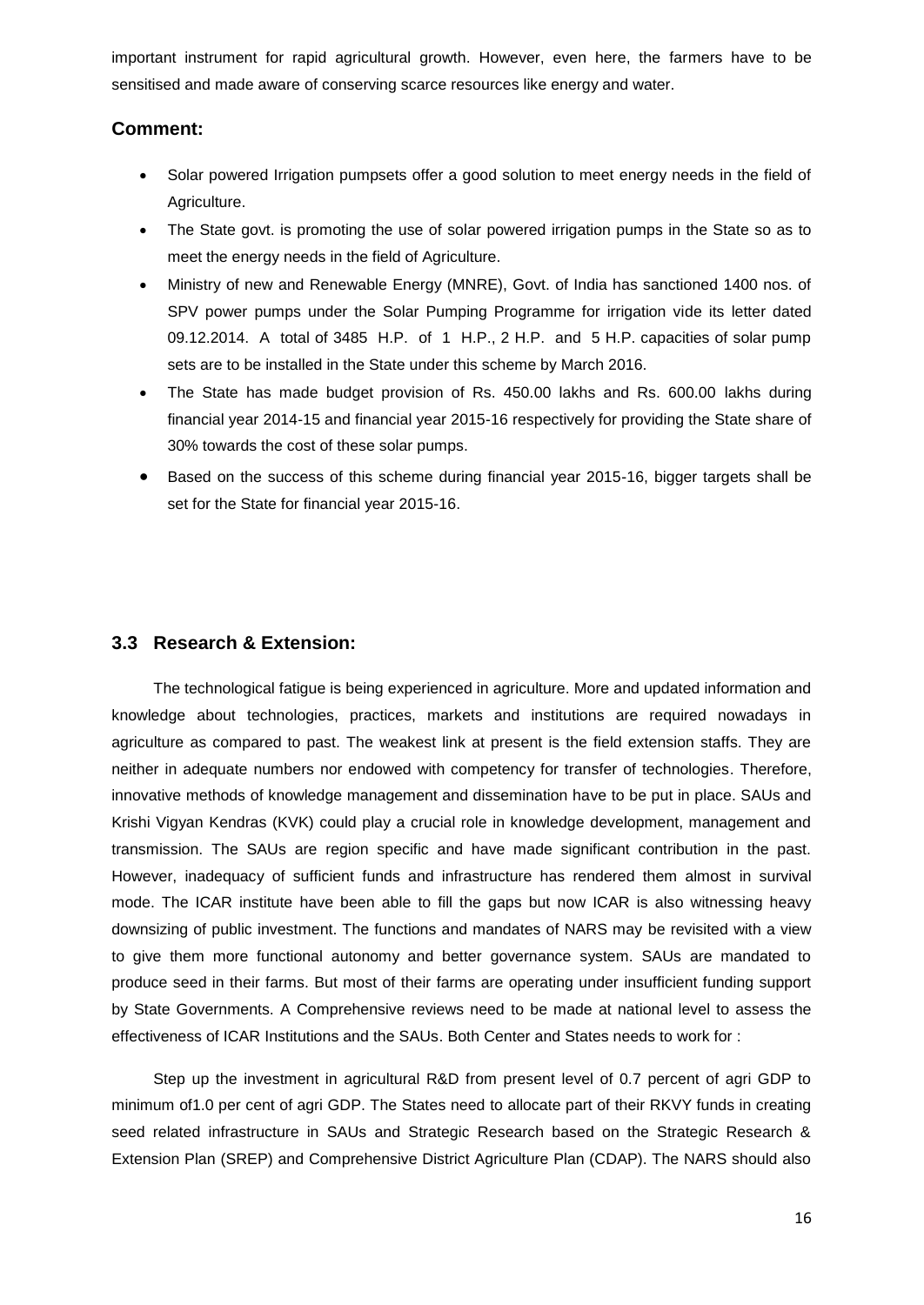work towards reforms to create institutional mechanism for evaluation and accountability of public funding. States need to focus on bridging the gap between frontline extension and field extension:

## **Comment:**

### **Research and Extension**

( a ) SAU and KVKs should be supported generously to emerge as key players in rural transformation and wealth creation. The agriculture sector remains among the fastest growing ones in Jharkhand. Generous support by the State Government/ ICAR can develop proper infrastructural facilities to contribute significantly in technology development, management ,HRD and dissemination of sustainable technologies to accelerate agricultural production .

( b ) SAU laboratories and farms should be modernized and upgraded by creating State of Art facilities with the financial support of State government / ICAR to support agricultural growth in the State/ region effectively. Zonal Research Stations should be converted into One Stop Technology Shops.

## **3.4 Agricultural Marketing & Trade:**

The infrastructure for primary marketing (principal and sub yards) is highly skewed across the states. The average area served by regulated market yards range from 118 sq km/market in Punjab to 11215 sqkm/market in Meghalya. The Agricultural Produce Market Committee (APMC) Act enacted by States regulates the agricultural markets at present. The Levis and other market charges imposed by APMC states vary widely. In case of rice the charges vary from 14.5 percent in Andhra Pradesh to 10 percent in Odisha and Punjab. A major challenge in marketing is the post-harvest losses. As per estimates of ICAR, such losses were approximately to the tune of Rs 44000 crores in 2008-09. These were mainly due to the absence of a well-structured rural market, lacunae in APMC Act, and inadequate agriculture infrastructure. A part from APMC Act, the Essential Commodity Act, (ECA) should also be revisited for some provisions and the export of some commodities need to be allowed. The tariff on edible oil should also be revisited to encourage domestic's production.

Reforms in agricultural marketing were initiated to reduce the intermediaries in supply chain and enhance the private sector investment. However, many of the States are yet to adopt the model APMC Act suggested by the Central Government in 2003. The creations of a Unified National Agricultural Market have been proposed in the Budget 2015-16 to benefit the farmers. The promotion of National Agricultural Market has already been initiated on a limited scale. The Department of Agriculture & Cooperation has allocated Rs. 200 Crore for 2015-16 and 2016-17 for the propose. It aims at implementation of agricultural marketing reforms by initiating appropriate e-market platforms in State with a view to move towards a National Market, Karnataka has already initiated the unified market in the State.

In Karnataka, 51 of the 155 main market yards and 354 sub-yards have been integrated into a single licensing system. Rashtriya e-market Services Ltd. (ReMS) a joint venture created by the State Government and NCDEX Spot Exchange, offers automated auction and post auction facilities (weighting, invoicing, market fee collection, accounting), assaying facilities in the markets, facilitate warehouse based sale of produce, facilitate commodity funding, price dissemination by leveraging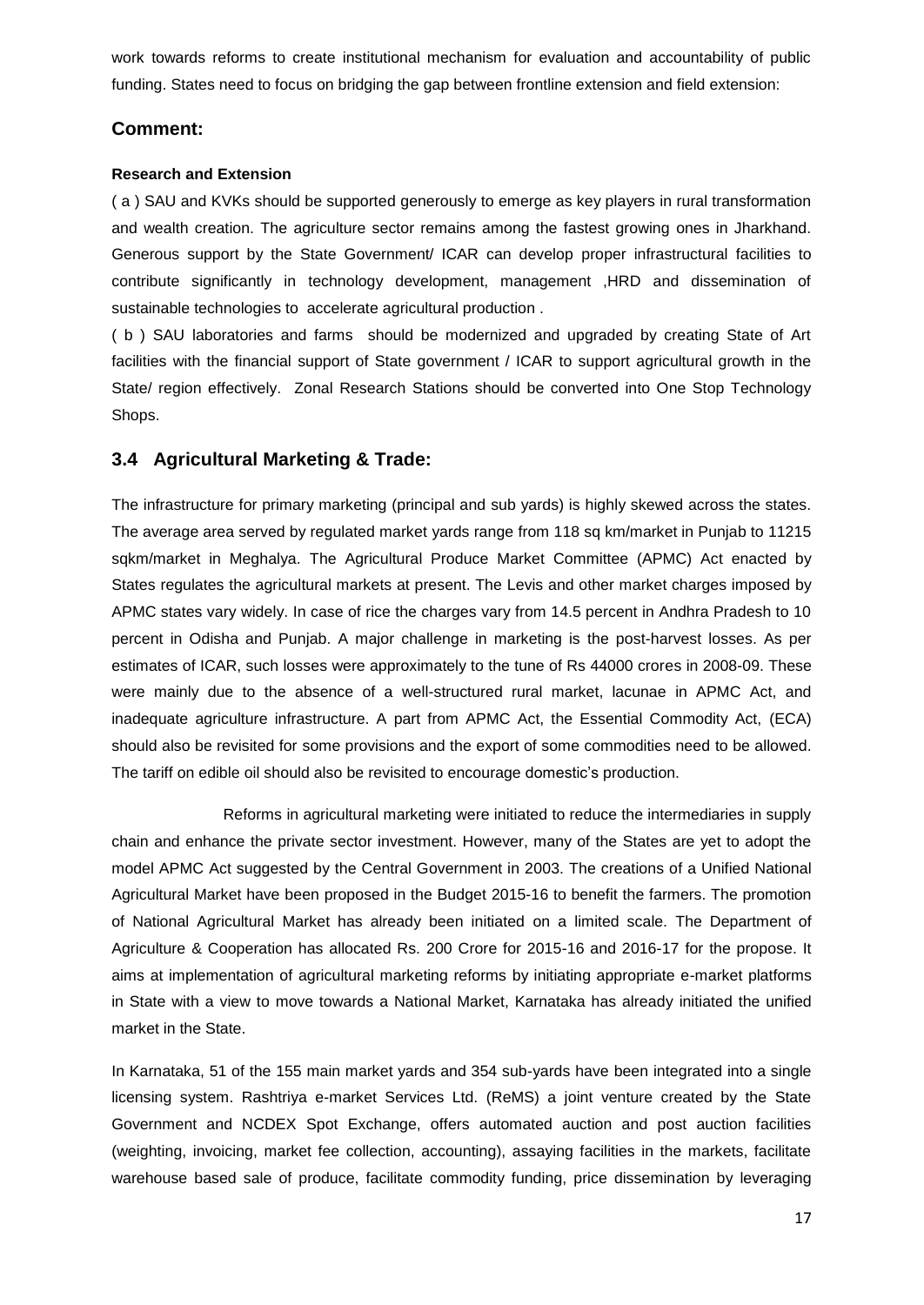technology. The wider geographical scope afforded by breaking up fragmented markets has enable private sector investment in marketing infrastructure. Similar initiative needs to be taken by the States. Appropriate modification in APMC Act to promote re-trading would be a prerequisite.

## **Comment : -**

**1** (a) At the outset it is stated that JSAMB has already adopted many and most of the reforms suggested in the Model Act by central govt. in 2003. To remove the impediments in free flow of agricultural commodities and produces all internal market fee has been withdrawn, thus enabling for one unified agriculture market for the state and consequentially for the entire country.

(b)Provision for direct marketing i.e. direct purchase of agriculture produce from producers has been made.

(c) Provision for private market, special mandies exclusively for potatos, onion, fruit and vegetables has been included by reforms in the act.

(d) Farmer –consumer market by a person other than market committees has been facilitated.

(e) Provision of single unified licence for trading in more than one market has been made.

(f) To ensure the farmers getting a reasonable return of their produce, restriction on involvement of commissioner agencies in sale –purchas of agricultural produce has been introduced.

(g) Provision of e-trading has been incorporated in the reforms.

(h) Provision for contract farming to invite private capital in farming and ensure reasonable return for the producers has also been incorporated. Hence it would be seen that essentials as laid down in concept notes for growth of healthy agricultural market has been adopted by the state.

**2.** To address to the problem of post-harvest losses and to facilitate procurement JSAMB has more than doubled its shortage capacity from 100500 MT in 2010-11 to 232500 MT in 2013-144. In the FY 2015-16 scheme for 20 nos of 500 MT capacity storage godowns have been approved by SLSC of the RKVY. Other departments- deptt of co-operation, deptt of food and civil supplies are also engaged in this pursuit.

**3.** Jharkhand is a state of possibilities for vegetable production. It is estimated that the annual production of vegetables has achieved the 36 lac MT notch. A good proportion of these vegetables are being marketed in the neighbouring states of U.P, Bihar, West Bengal, Orissa and chattisgarh by producer"s societies. The 28 APMCs are dotted with 602 nos. of Gramin hats which are the centres of trade for these agricultural produce apart from minor forest products. The state after its creation in the year 2000 has inherited undeveloped rural marketing infrastructures which will require huge financial resources for its restructuring.

**4.1** In recent years, the state has taken steps to meet this gap. 9 Apni Mandi Yojna in gramin hats of Ranchi APMC, is under process which comprises cleaning, grading, sorting and packing platforms along with 16 nos of cold rooms of 5 MT capacity with e-kiosk. This rural hat has witnessed manifold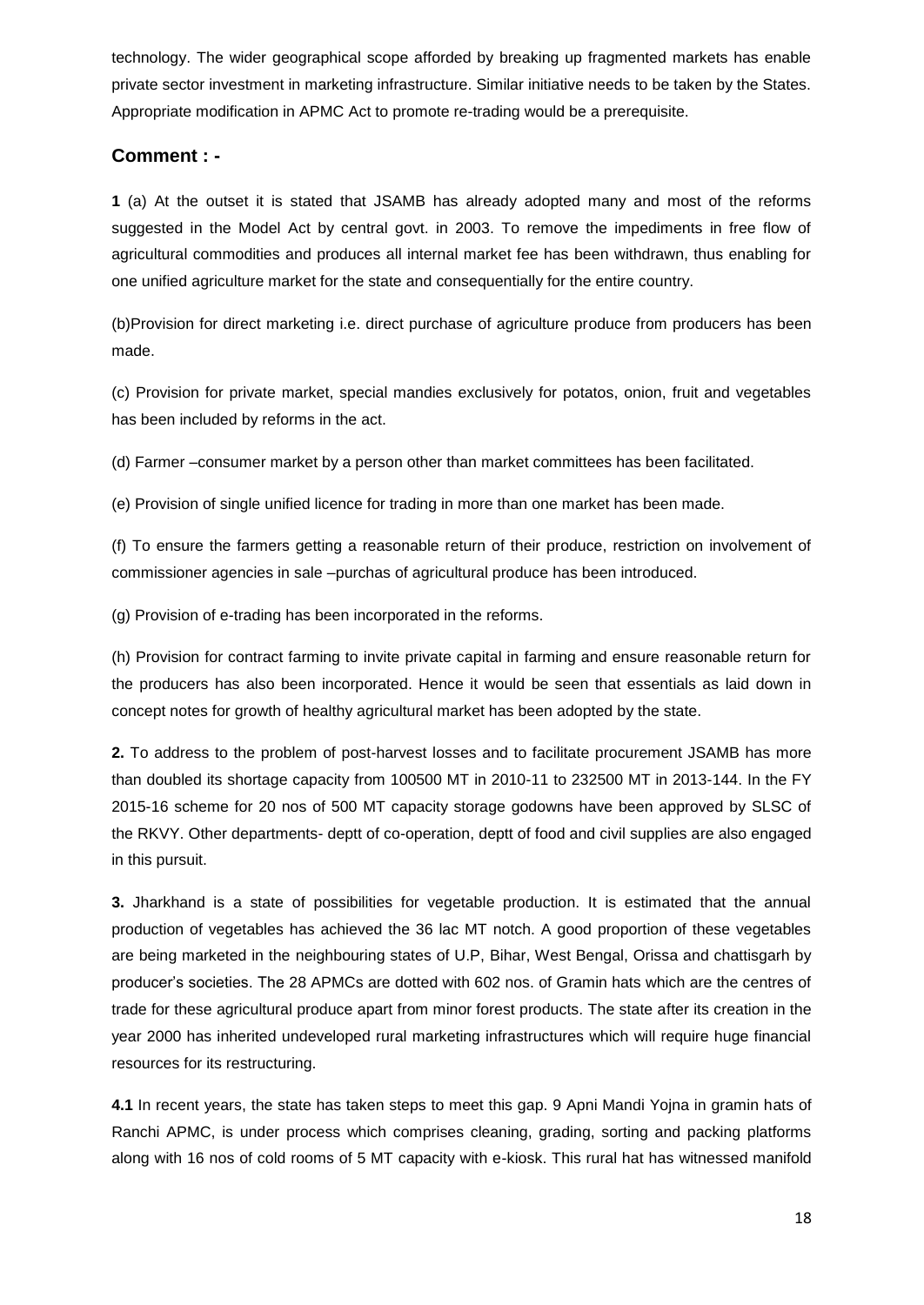growth in vegetable production. It is being implemented with a view to link it to state and national markets to enable the farmers get a reasonable return at their produce.

**4.2** The growth of vegetable and fruit markets requires complete cold chain infrastructures. For the year 2015-16, one integrated cold chain infrastructure at a cost of 21.97 crores with IQG and ripening chamber facility and five adjoining rural hats with model hat infrastructure of 30 MT cold room, core facilities and support, service and maintenance infrastructures have been approved under RKVY for Ranchi and adjacent APMCs.

**4.3** Similar models of development of gramin hats need to be replicated for all the rural hats of the entire state. However it is initially capital intensive and the State will require central funding or soft loans from other windows on a big scale. It will be worthwhile to mention that capital from private sector are not easily flowing to this sector.

**5.** Keeping in view of requirement for a national market, JSAMB has entered into a first stage MOU with NCDEX- eML with a view to initiate appropriate measures for physical and electronic requirement of e-market. In the first stage infrastructures for 17 APMCs and 17 gramin hats will be decked up with e-market facilities. It will go a long way in linking the State with national market especially for the vegetable market where the produce is highly perishable and the price is highly volatile, e-trading will further ensure uniform and transparent prices for the agricultural commodities. It will also help in ensuring procurement at reasonable prices of agricultural commodities required for implementing many schemes of the food and civil supplies and the deptt. Of welfare, apart from providing a platform for sale of MFPs of the state at a competitive price. The State has requested DOA and C, GOI for a larger share of ATIF, keeping in view of its requirement.

**6.** For backward linkages and for the aggregation of F & V more than 360 vegetable co-operative societies and 8 FPOs are existing in the State apart from packs and lamps which are engaged in aggregation of MFPs under the umbrella of Jhamcofed. Further effort is being made for bringing all the farmers under the umbrella of producers societies. The gramin hats are being structured in hub and spoke manner for aggregation purpose and for the purpose of developing backward linkages. Thus supply linkages will ensure forward market linkages and help growth of food processing industries.

**7.** JSAMB has also sought the services of consultants for attaining zero wastage of vegetables which is estimated to be nearly 30% of the produce.

**8.** As enumerated above in para 2, provision of contract farming has been incorporated in the reforms of the APMC act of the State. It is the need of State in the light of the fact that huge quantity of certain vegetables, like tomato and peas are grown in specific concentrated geographical areas of APMCs. The producers have often resort to distress sale and even painful wastage. This phenomenon can be mitigated by providing good market linkages and by establishment of agro-industries at the "pit-head". Private entrepreneurs of food processing can look for a future in this field. The provisions of contract farming has been advertised and E.O.I. has been invited. However there has not been encouraging response. The purpose needs to be hammered and persued.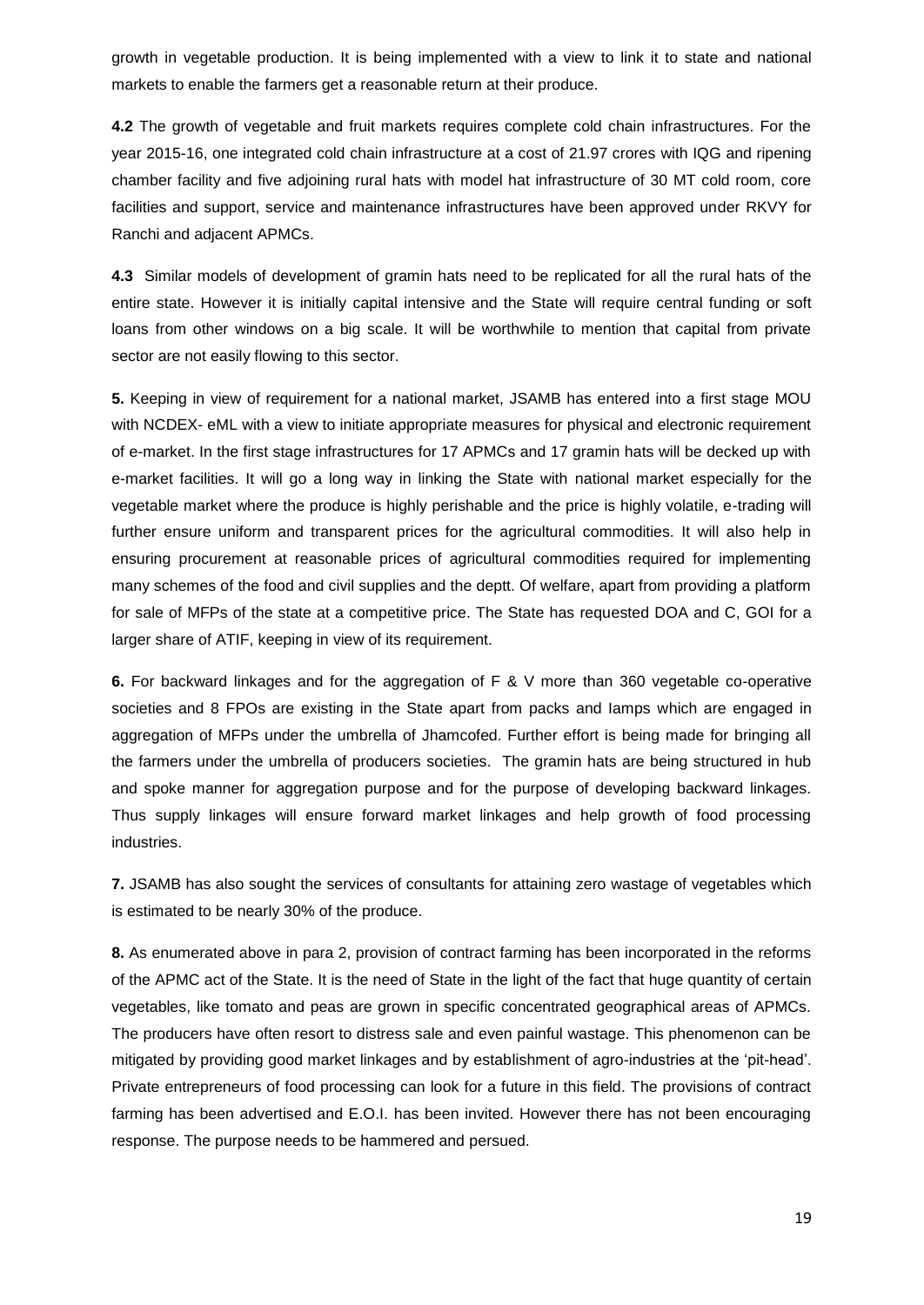**9.** Hence in the light of the above enumeration it is evident that the State is well prepared for Unified National Agriculture Market and for that the State will require financial package in proportion to its need.

## 3.5 **Link to Industry- Food Processing:**

The rationalization of policies to realize complementarities of different sector may enable the farmers to embark on the various cycle of productivity. However, any Agri-business model should honour land ownership sentiments of the farmers. There has been a major missing link between agriculture and industry due to poor development of secondary agriculture consisting of post-harvest activities, food value chain, forward linkages, supply chain etc. Creation of supply Chain Infrastructure should be encouraged and incentivised to be established as joint ventures between private sector and FPOs with proper representation of farmer producers in their management. Industry may be encouraged to invest in knowledge institutions which are engaged in agriculture research and facilitate developing appropriate new technologies combining farmers' wisdom and traditional knowledge. Such investment in agriculture research and development by industry may be suitably incentivised by the Government.

State to encourage the private sector to build up scenario and modern storage facilities. The private sector investment need to be promoted in developing terminal market, warehouse, cold chain etc by declaring them as infrastructure projects to enable them avail benefits offered to such projects in the form of conventional credit etc.

## **Comment:**

The State has great possibilities in Agriculture, Horticulture and Allied Sectors. Jharkhand is strategically located to tap the processed food demand of the country, particularly of eastern India and export demands of SAARC nations. The State has progressive farming community which is involved in Agriculture, Horticulture, Dairy & organic farming. The State also has 23.6 lakh ha of flourishing forest cover which offers niche minor forest products.

With abundant labour and other inputs and its proximity to industrial and urban centres of West Bengal and Odisha, Jharkhand is an ideal place for value addition through food processing activities.

## **Infrastructure and Support to Food Processing**

- 631 rural markets in addition to 28 APMC markets and 192 secondary APMCs in the State
- Food Processing Sector accorded priority in Jharkhand Industrial Policy, 2012
- Agro-Food Processing Industrial Units with only Rs. 500 million of investment covered under Mega Classification and enjoys the benefit of Preferential Land Allotment by IADA.
- 75% net VAT subsidy and upto 15% investment subsidy
- Successfully running the Central Govt. sponsored National Mission on Food Processing with streamlined application and approval process and under which grant in aid available to investors ranging from Rs. 5 million to Rs. 50 million under various schemes.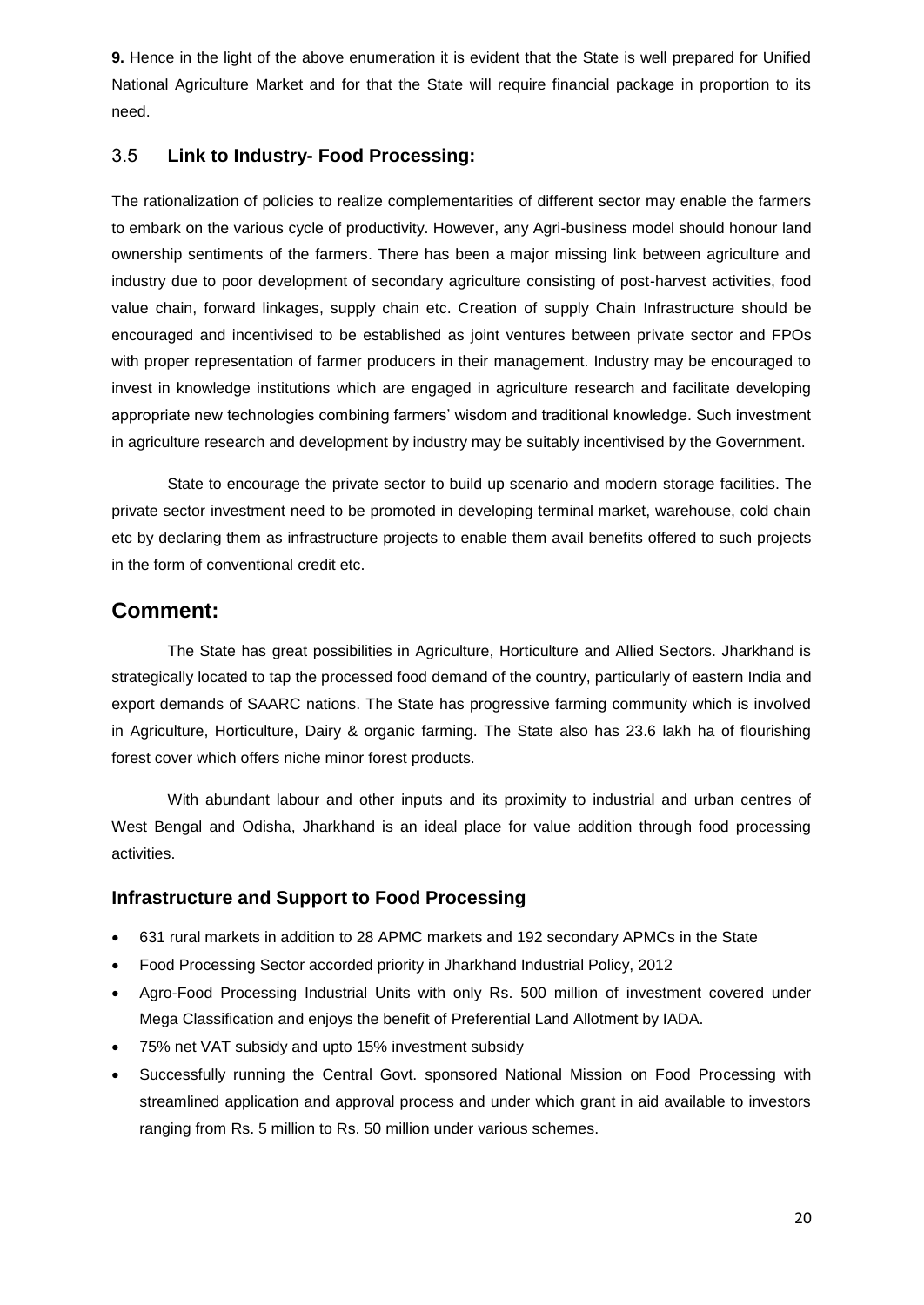- Extensive opportunities exist in Setting up Food Park, Rice and Wheat Flour Mills, Organic Farming of Oilseeds and Pulses, Vegetable Preservation and Processing, Milk and Milk Products, Feed Production Units for Cattle, Piggery, Fish and Poultry.
- Opportunities also in exploiting the commercialization of agro-forestry Products, cashew processing, medicinal plants processing and honey production.

Jharkhand Mega Food Park

Mega Food Park over 56 acres costing Rs. 106 cr being set up at Getalsud, Ranchi:-

- 6 Primary Processing Centers servicing the Central Processing Center at Ranchi
- Dry Warehouse (6490MT)
- Cold Storage (4500 MT at CPC and 500 MT at PPCs)
- Individual Quick Freezing (2 MT/day)
- Mobile Collection Vans
- Grading & Sorting Facility for Fruits at PPCs

Provision for Developer of Food Park to sublease Government/ RIADA land to other food processing industries.

Government Schemes to Upgrade Food Processing

There is a need to focus on food processing and preservation to create more off farm jobs, bring greater value addition and increase the income of rural workforce and farmers. Government is taking steps in developing the sectors and has also made schemes for it.

- Technological Upgradation, Establishment, Modernisation of Food Processing Industries Scheme.
- Scheme for Human Resource Development
- Scheme for Promotional Activities
- Scheme for Reefer Vehicles
- Scheme for Implementation of Partially Completed Projects of Old Food Parks
- Setting up of Primary Processing Centres & Collection Centres in Rural Areas.

Please visit http: // [www.jharkhandindustry.gov.in](http://www.jharkhandindustry.gov.in/) for further details.

## **3.6 Land holding consolidation (Land leasing and land titles)**

India"s countryside has experienced lot of changes and non-agriculture economy is now larger than agriculture economy in rural India. This has led to significant movement in workforcefrom agriculture to non-agriculture occupations. Workforce in cultivator household is also migrating to urban areas due to pull as well"s push factor. Absent landlordism is on the rise in many states like Andhra Pradesh and Tamilnadu, and their lands are not used productively. On the other hand, farm size is getting smaller as land owning families do not want to sell land even when they are not genuinely interested in farming. This has created an environment where some households own land but do not cultivate it, or do not find it profitable to cultivate it, but do not lease it out for fear of losing ownership to tenant. On the other hand, a very large number of households engaged in farming on smaller size holdings are looking for opportunities to raise their operational holdings by leasing in land. The net result is that some land is not used optimally and many smaller holding are suffering from scale disadvantages. This requires substantive reforms in the land policy to achieve economies of scale in agriculture and promote agriculture diversification. In this context, promotion of contract farming, legislation of land leasing and encouraging concept of land sharing company with some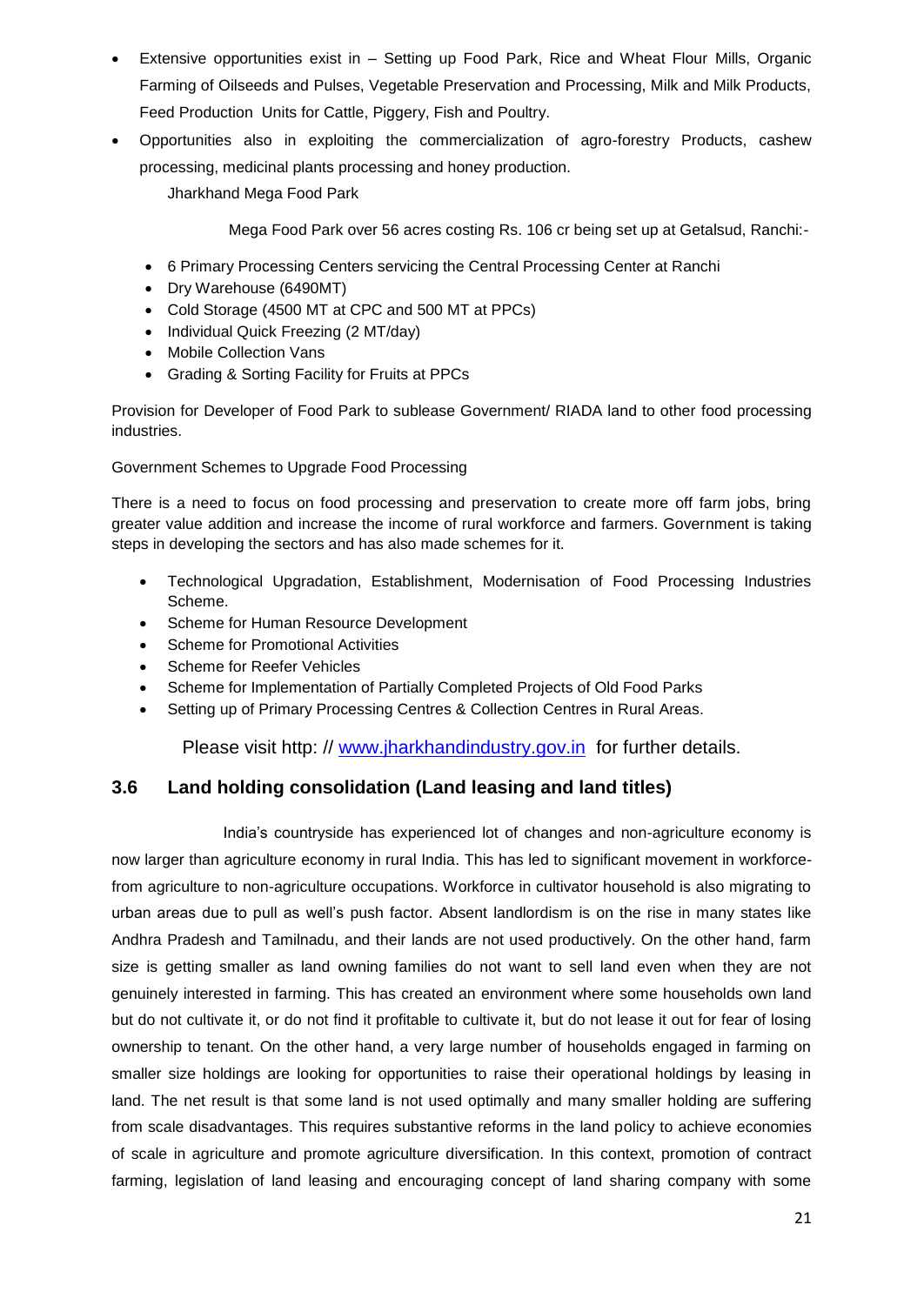adaptation may lead to the desired vertical integration leading to rural transformation. Land resources are limited and hence precious. While absent landlordism is on the rise in many states like Andhra Pradesh and Tamilnadu, the productive use of land for agriculture is important for sustaining the production. However, in absence of proper land leasing and tenancy policy, a sizeable land remains uncultivated or poorly cultivated for want of investment. The States need to enact land leasing laws to encourage land lease. The reform in the land policy and tenancy law needs to be suitably backed up with the modernization of land records. The modernization of land records alone may not serve the purpose unless it is made mandatory for registration and titling. The success in use of modern instruments in cadastral survey in Gujarat could be a best practice to be replicated by other States. At the same time the modernization of land records need to be put for registration and titling. The development of waste land and cultural waste land through public private mode need to be vigorously pursued by the States.

### **Comment:**

Consolidation of land holding was never operational in Jharkhand. Jharkhand is a state which falls under 5<sup>th</sup> Schedule which has its own area specific land Act and Rules like chotanagpur Tenancy Act and Santhal Pargana Tenancy Act. It's a hilly region where pure agricultural land at strech is scarce and scattered and where irrigational facilities are lacking. The land laws speak of keeping the land intact with the Raiyat.

There is no policy operative in Jharkhand to lease out land temporarily for profit purpose; investing land for some productive activity and thereby earning profit out of it.

In Jharkhand State so far land is transferred on permanent basis either through land acquisition or on mutual agreement for public purpose.

Software is being developed to integrate registration with mutation. After it is complete, automatically the registration data shall be transmitted to mutation, portal for onward process by revenue officials.

Tribal Advisory Council has been reconstituted through notification no-1279 dated 5.5.2015, which look into the affairs of CNT and SPT Acts implementation etc.

Revenue Department has been providing land to various industries and in future also it will be done in coordination with Industry Department. Preliminary survey for land bank has been done (detail enclosed). Further verification and identification & preparation of chunk in progress. It will be completed by 30<sup>th</sup> June, 2015.

As per provisions of section 49 of C.N.T. Act, 1908 land is provided (use of the land) for industrial and mining purposes.

The proposal of amendment of in article 21 of CNT Act, 1908 and article 13 of SPT Act, 1949 for conversion of land for non agriculture purpose has been placed before Jharkhand Tribal Advisory Council (TAC) for consideration Report awaited from subcommittee of TAC.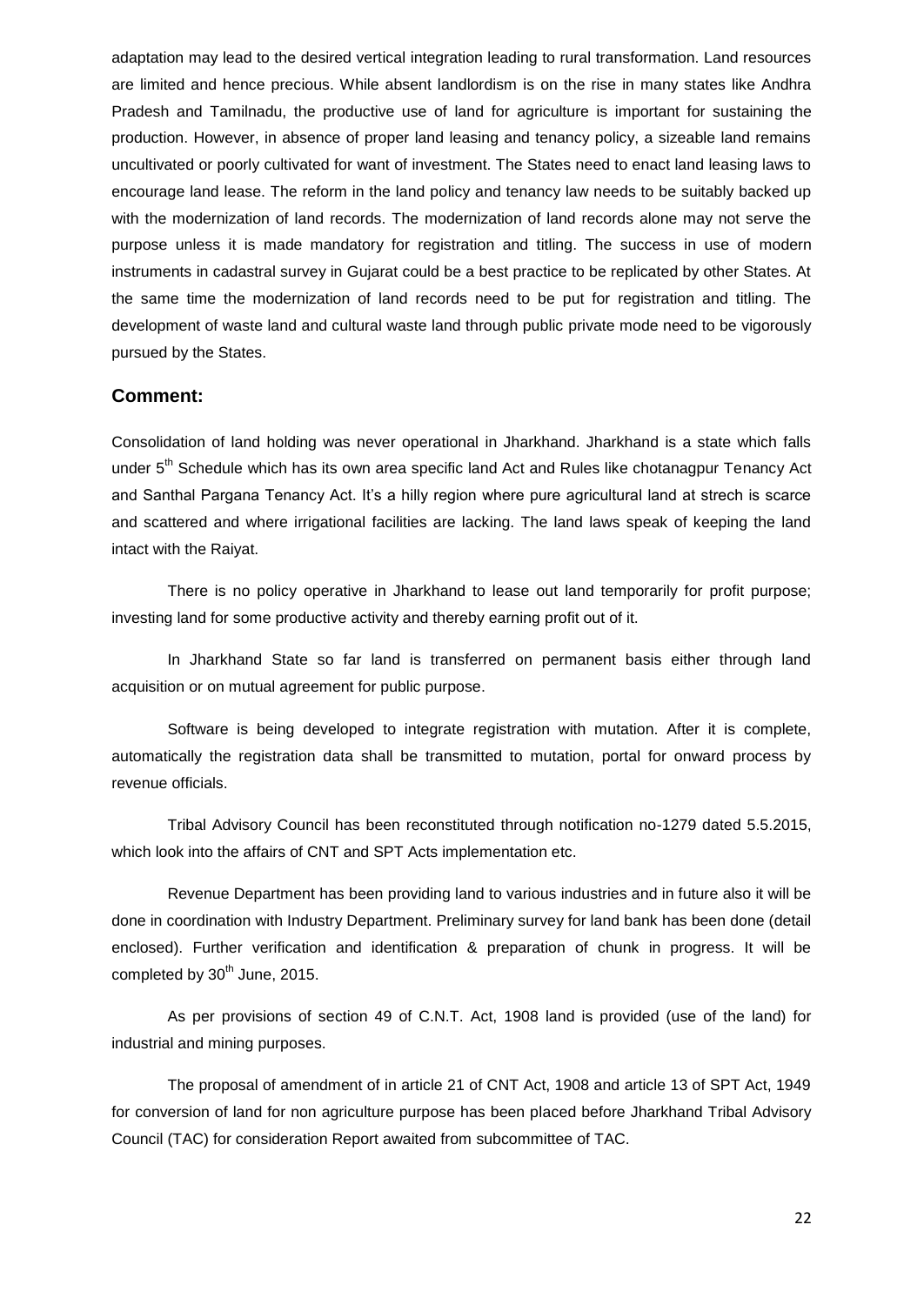The matter is under consideration in TAC. A policy will be formulated in the Department/ by the Govt. after getting final decision from TAC on the issue.

At present, there are two identity of software as one for online mutation software and another for registration. Synchronization of the two separate software will be materialized at the level of IT, JAP-IT and NIC. It will be done by  $30<sup>th</sup>$  June, 2015.

At present, 38 circles are processed online mutation and by Sept, 2015 end, it is targeted to have processed online mutation in all circles in the State after completion of digitised RORs, Reg-II and Cadastral Maps. Synchronization of Land records data for online mutation, registration process, and Municipal records will be materialized by of IT, JAP-IT and NIC.

Work is under progress by NIC and Registration Dept. of Govt. of Jharkhand with coordination of Revenue and Land reforms department. The timeline for this work is 15<sup>th</sup> Nov, 2015 and Ranchi district is selected for the pilot project.

**3.7 Credit and Finance:** The key problem of farmers especially the poorer ones is access to capital at reasonable rate of interest. The present credit structure and policies tend to view small and marginal farmers as unviable clients to avail credit. Committee on Financial Inclusion chaired by Dr. C. Rangarajan noted that in 2008, 73% of farmer households were excluded from the institutional finance system. The small and marginal farmers are excluded the most. These two categories of farmer households constitute nearly 88% of the total farm households who are not borrowing from any institutional source of credit. The limited outreach of the institutional sector in rural and remote areas needs to be addressed. Several studies have shown that repayment of debts and concerns of honour are among the main reasons of distress and suicides among the farmers. It is a major challenge to offer a suitable credit policy for farmers.

A number of studies document the positive economic impact of micro finance through self help group (SHGs) on indicates such as average value of assets per household average income per house hold employment and borrowing for income generation activities. The real power enormous economics of stale generated by the SHGs, federation each of 150-200 SHGs. The SHGs federation can emerge for bulk purchase of inputs (seed fertilizer etc.) and marketing of inputs (crops) vegetable milk etc I have also provided large loan or housing and health facilities to these members by tying up with large service – loan providers. A variety of equivalent services are also made available including health livestock and weather insurances.

### Comment:

The State is experiencing low credit flow if compared with other states and the national average. A major programme is initiated by the department to cover almost all the farmers under Kisan Credit Card Scheme. Krishak Mitra is engaged to fill up the application and all the extension functionaries in the district were assigned a time bound task to send application for the eligible farmers to the Banks. Reward for all the functionaries at different level is also being integrated in the programme to incentivise the good workers. About 19 lakh farmers are targeted to generate the application for banks.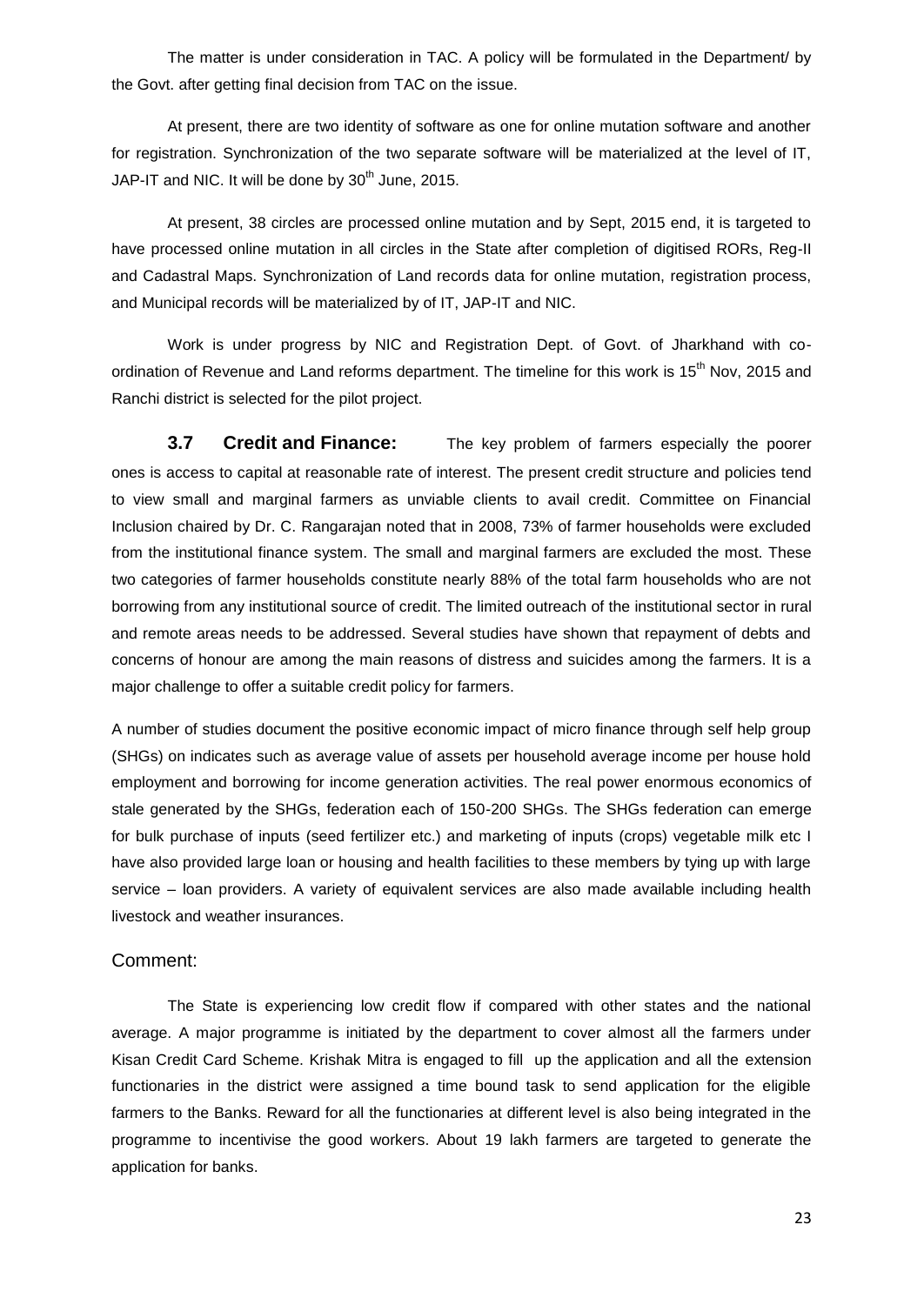The achievement under KCC and Crop Loan of Jharkhand is as below:

| <b>Particulars</b>  | 2008-09 | 2009-10 | 2010-11 | 2011-12 | 2012-13 | 2013-14 |
|---------------------|---------|---------|---------|---------|---------|---------|
| KCC (in Nos.)       | 162433  | 306079  | 372666  | 511393  | 688705  | 349716  |
| Crop Loan(In Lakhs) | 40987   | 49487   | 64315   | 121886  | 172492  | 102070  |

Out of 40 lakh farm family, 24 lakhs farm families were provided KCC and 16 lakh farm families need be provided.

## **3.8 Concerns relating to small & marginal farmers:**

The Indian agriculture is typified with small and marginal holdings. They have difficulty in accessing critical inputs for agriculture, especially credit, water, power, quality seeds, fertilizers, pesticides and timely technical assistance. They also suffer from weak bargaining power. The majority tie-ups are between processors/retailers and medium and large farmers because the corporate/bulk buyers find the transaction costs of dealing with a large number of small producers prohibitively high. In this situation, formation of institutionalized organization, like the farmer producer Organizations (FPOs) can emerge as useful mechanisms. FPOs enable a) aggregation of inputs/outputs and optimal deployment of resources to maximize factor productivity; b) access to mainstream capital for improvements in production system assets; c) risk reduction through financial measures, cropping choices; and d) creates opportunity to scale the quality demanding urban consumer and agroprocessing industry.

Current institutional form so FPOs are suffering from a variety of legal and financial disabilities that needs ot improve by standalone law governing various aspects of FPOs. FPOs face hurdlers in accessing institutional working and investment capital, largely owing to lack of adequate collateral. The existing model of bank finance to SHGs of women should be replicated to assist FPs in accessing working capital. RBI should include financing to FPS in its priority sector lending norms to get the banks to look at FPs as acceptable clients.

## **Comment:**

 As there are number of schemes implemented for same cause for wellbeing of the farmers. But there is lack of coordination among the implementing agencies. As a result, most of beneficiaries remained untouched from the benefit of the Govt. Schemes and a smaller group of remain in the touch of implementing agencies get benefit of most of the schemes. Secondly, the rate of assistance for the similar commodity vary from scheme to scheme. e.g. Farm implements distributed by department of soil conversation gives 75% subsidy to the beneficiaries. Similarly, the subsidy to farmers on irrigation devices/ tools under National Horticulture Mission Scheme is 90% where as under National Food Security Mission it is 50%.

 This type of variations misguide the beneficiaries on one hand and distribution of farm machineries & other items with lower subsidy rate hinder the progress of the concerned schemes on the other hand.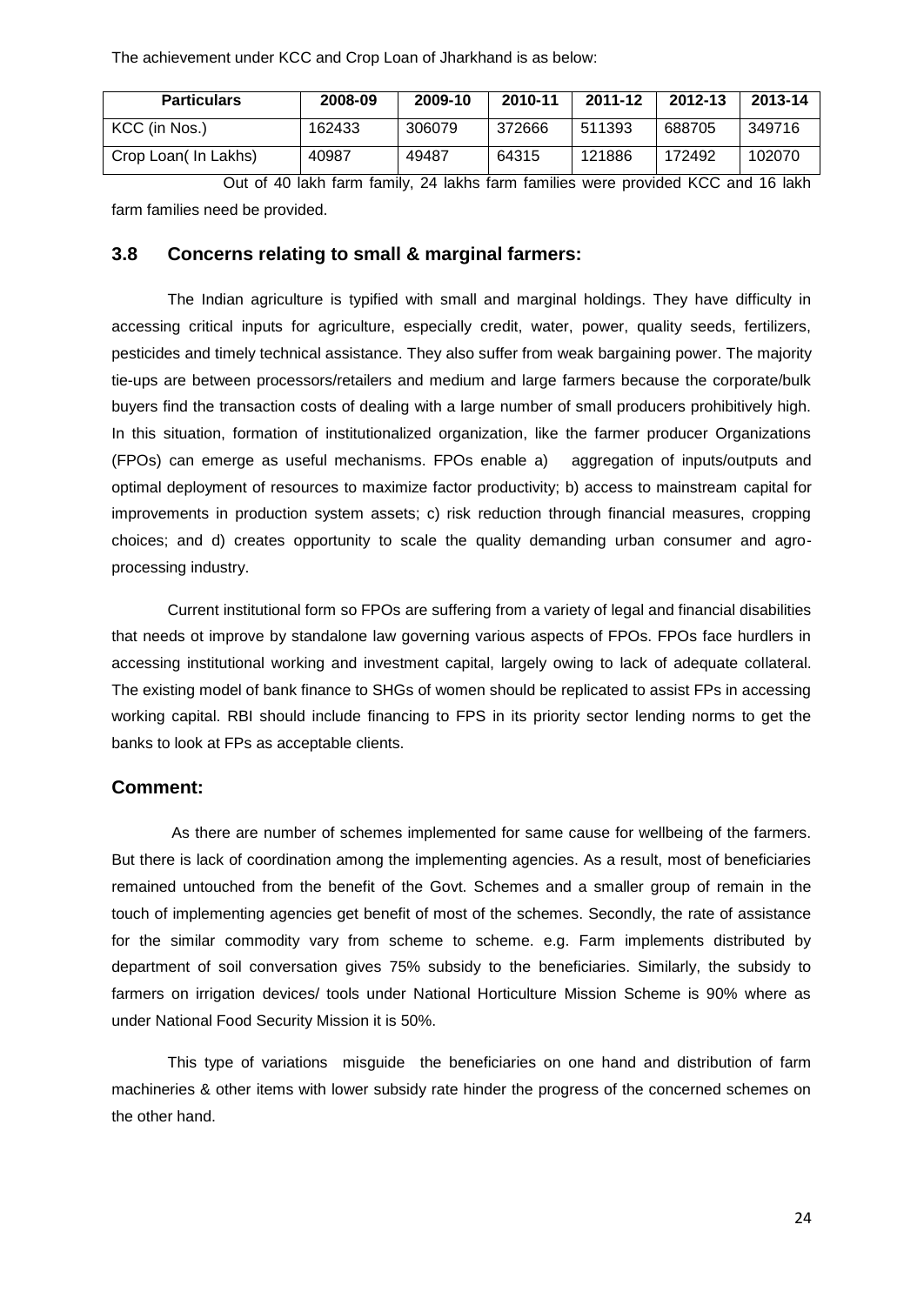It is suggested that subsidy in the state on any of the items for distribution among the farmers be decided uniformly by decision of a committee consisting of the heads of all concerned implementing agencies under the chairmanship of high level official of the state.

 Similarly, integration of various similar nature scheme meant for the benefit of farming community be implemented under single umbrella, So that maximum use of resources be utilized in a integrated manner through convergence to harness the maximum benefit for increasing the crop production.

## **3.9 Crop Insurance:**

Small and marginal farmers- particulars rainfed farmers often face partial or total crop loss due to risks associated with farming. The traditional coping mechanisms of the farmers for addressing these risks are not adequate. Crop Insurance has come up as an important tool for risk mitigation. However, only less than 10% farmers are covered with prevailing crop insurance products. The key weaknesses of current crop insurance products arise from the nature and distribution of risks associated with farming. The risk covers of farmers in rainfed areas through innovative insurance products need to be ensured. Both centre and states need to proactively work for:

#### **Comment:**

Crop insurance is definitely a risk mitigation tool which provides security to farmers against their crop loss. But the coverage of farmers/land holding under the insurance is very less in comparison of the total number of farmers/land holding of Jharkhand state.

The Basic reasons may be the recently ongoing crop Insurance Schemes in the State before Rabi 2014-15. High premium rates under Weather Based Crop Insurance Scheme (WBCIS) and Modified National Agricultural Insurance Scheme (MNAIS).

**WBCIS**- It is very tough to capture the ultimate productivity on field through any proxy indicator and side by side many time Sum Insured is also reduced when premium rate exceeds the capping rate. Premium rate is very high and unaffordable to farmers.

**MNAIS**- Premium rate is very high and unaffordable to farmers. The same problem of reduced sum insured arises when premium rate exceeds the capping rate.

Under the most prevalent Crop Insurance in Jharkhand **"National Agricultural Insurance Scheme** (NAIS)"- **Premium rate is affordable to farmers** but due to lower Indemnity level the sum insured is get reduced for the farmers. The lesser Sum Insured and the higher level Insurance unit area i.e., Block/District reduces the chance of getting claim.

**Improvement**: Since Jharkhand is a poor state the applicable premium rate for the farmers is vital and it must be low. The crop insurance based on yield and having low premium rate will be successful in Jharkhand State. But the insurance unit area should be reduced to Gram Panchayat/ Village level to capture the crop loss even in small area, which is already under the ongoing NAIS provision.

The Crop Insurance Scheme can be made more attractive through increasing the indemnity level/ guaranteed yield. There should be only two level of indemnity i.e., 80% and 90% instead of current 60%, 80% and 90%. The base of guaranteed yield may be enhanced by taking the average of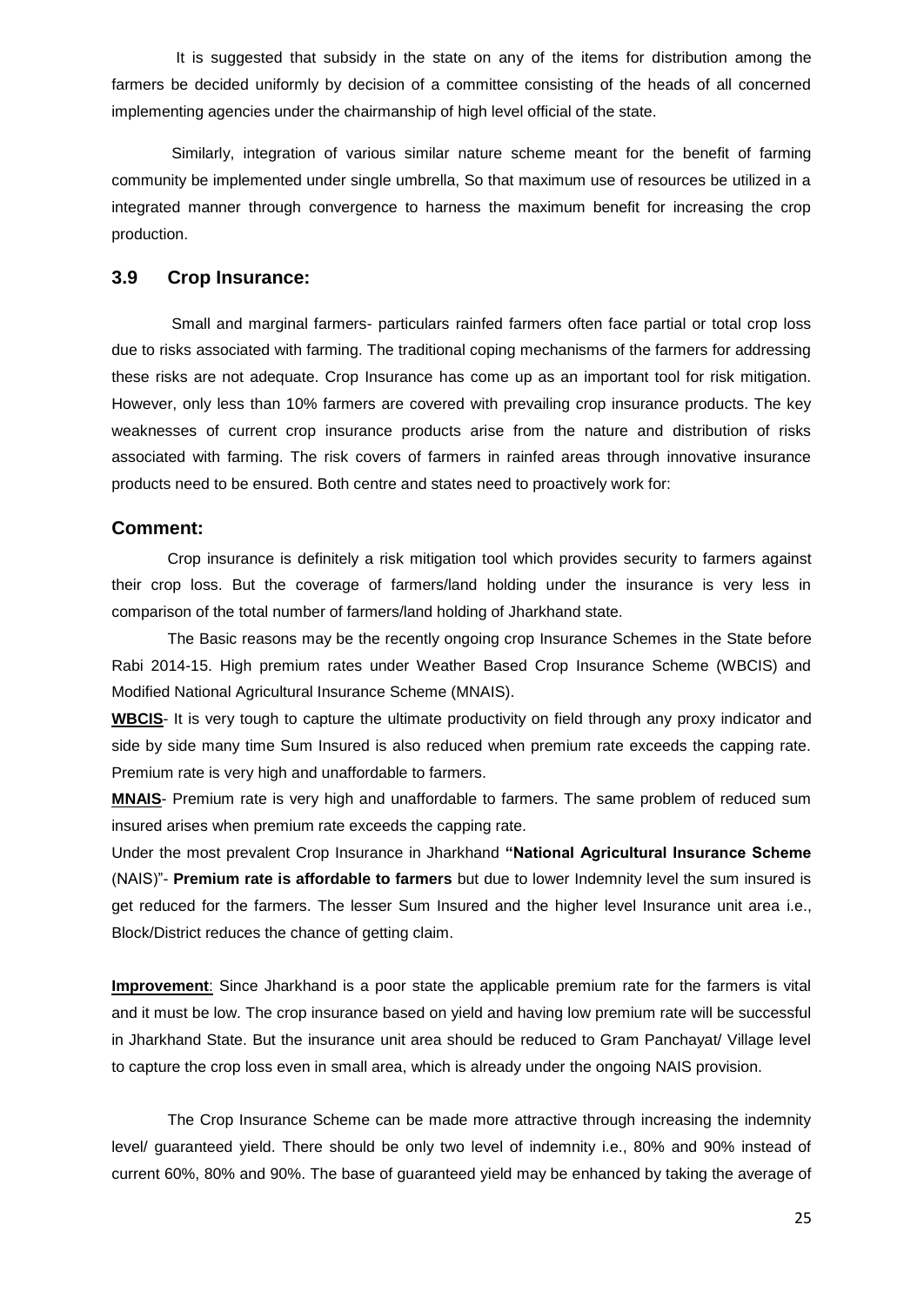three/five year"s having maximum yield out of previous ten years yield data instead of simple average of previous three year"s/five year"s yield.

This way the Crop Insurance Scheme may be made more attractive through increasing the Sum Insured along with keeping the premium rate low and keeping insurance unit area at Gram panchayat/Village level.

The awareness of the crop insurance scheme among the farmers is already going on through TV, Radio, Daily New Paper, wall painting, pamphlets, Posters, Banner, SMS and organizing workshop at State level, District level and Block level etc. It may be further improved by increasing their frequencies.

The coverage under previous season"s crop insurance scheme NAIS Rabi 2014-15 is showing the same as this is the highest among the previous all Rabi seasons and we are expecting the same trend in the current Kharif 2015 season under NAIS.

The risk covers farmers in rainfed areas through product. There should be some changes in the present/existing schemes.

## **Suggestion :-**

- 1. The proposal form of crop insurance should be simplified.
- 2. It should be printed in Hindi as well as in regional language of concern area.
- 3. There should be inserted a self-declaration column regarding the holding of Agriculture land (in Acre) by the cultivator (Farmers/Bataidar).
- 4. Notification of crop insurance should be on acre basis, not on Hectare basis.
- 5. Extensive publicity required for awareness through Electronic media, Print media, Pamphlets, Banners and Hoarding, Loud speaker, Workshop at village level to District level.
- 6. Insurance unit should be District in lieu of block for paddy and wheat.
- 7. Presently three layer indemnity level is prescribed less risk 90% yield, Medium risk 80% yield and high risk 60% yield. This needs rectification. It must be 90% yield in all zone or this present criteria should be abolished.
- 8. Rate of premium for small & marginal farmers should be cut down. At present it is very high. Farmers of Jharkhand State are mostly small & marginal category farmers who should pay only 1% or less than 1% of total sum assured.
- 9. Insurance coverage period of Kharif for non  $-$  loanee farmers should be  $30<sup>th</sup>$  of September instead of  $31<sup>st</sup>$  July.
- 10. Parameter of loss in production/yield should be based on the average production of last three high production/yield years of last ten years for settlement of claims.

Present parameter for this is last three consecutive years yield and this must be changed.

- 11. Sum assured amount specially for paddy & wheat is not less than Rs. 15,000.00
- 12. (Fifteen thousand) per acre or it should be related to MSP for the particular crop.
- 13. Crop cutting system should be adopted in all panchayats.
- 14. Crop cutting experiment should be done in the presence of the plot holder farmer, the elected local representative, like – Mukhia or ward member, the representative of Agriculture department, land & revenue department, Co-operative department/ sector like C.E.O. Chairman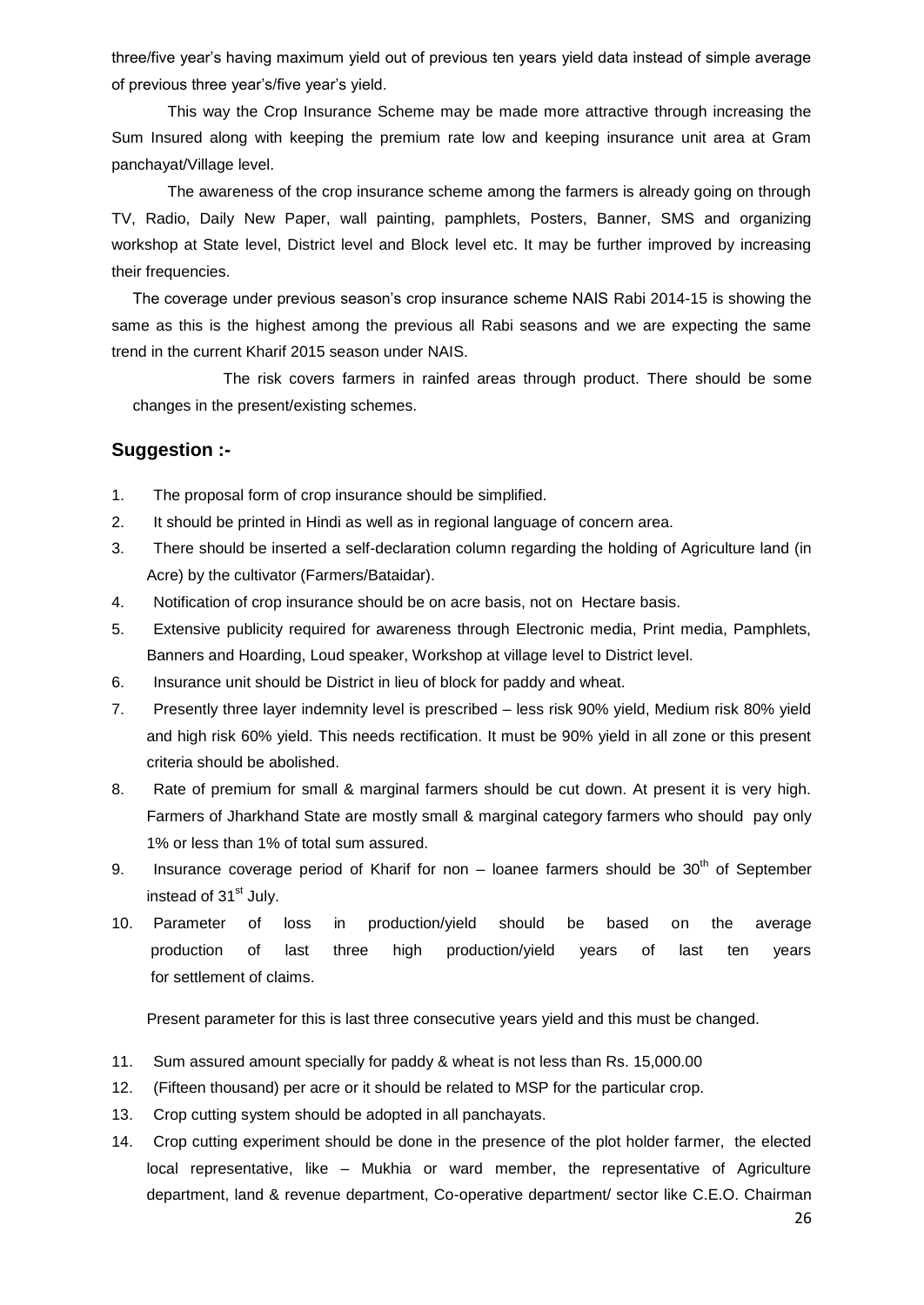or a Director or Lamps/Pacs. Photographs of all this Phenomenon should be attached with crop cutting experiment report or the system of crop cutting should be done by third party.

- 15. Claim should be settled as earlier as possible, with a maximum period of before coming next Kharif/Rabi season.
- 16. There should be a crop insurance fund pool. Beneficiaries get their claim through this pool immediately. Formalities like release of fund by centre, state or insurance company will be settled as per procedure.

## **CONVERGENCE OF SCHEMES AND PROGRAMMES**

A multitude of schemes are being implemented by GoI as Central sector, Centrally Sponsored and State Plan schemes. Many components / interventions funded by different programmes have considerable overlaps. There is a mismatch between ground level action funded from different sources due to lack of coordination and convergence which leads to inefficiencies in resource use and achieving desired benefits from investments. Not only there is duplicity or multiplicity but also lack of proper planning of interventions without keeping view of its intended use(s) and user (s) and its selection in integrated manner. The flagship programme of Mahatma Gandhi National Rural Employment Guarantee Act (MGNREGA), Rashtriya Krishi Vikas Yojana (RKVY), National Horticulture Mission (NHM), Artificial Recharge of Ground water, repair Renovation and Restoration of water bodies are directly linked to Agriculture. The Convergence of Central Sector schemes (CSS) will include pooling resources, both human and capital, transfer of productive and eco-friendly technologies and value addition through provision of backward and forward linkages. There are certain policy challenges that need to be addressed. It is difficult to ensure inter departmental coordination and resource pooling and facilitate convergence at the District level, as the line departments are under different line of command and control. Some times there are contradictions and conflicts among guidelines of various schemes. Auditing of accounts in the converged dispensation is another issue. All these difficulties can be resolved if convergence matrix are sufficiently elaborated in Detailed Project Report and are duly approved by the competent authority or mechanisms. Mission/Project officials specifically constituted for the programme or line departments implement the programme. The Pradhan Mantri Krishi Sinchai Yojana (PMKSY) has been conceptualised for providing irrigation to very field. The PMKSY may provide overarching management and governance for convergence amongst these programmes with additional support for some interventions which are not covered in the above programmes.

#### **Comment:**

Govt. works on many fronts (Health, education Agriculture, Housing, Employment etc) at same time to improve the lives of people and communities. Convergence of schemes & programme is very essential for resource pooling & utilization. Some limitations in convergence can be seen at

#### **(1) Plan Preparation :-**

During Plan preparation lower level plans are generally not integrated at upper level so at the time of execution many small things turn a big bottleneck. Multiple planning unit function